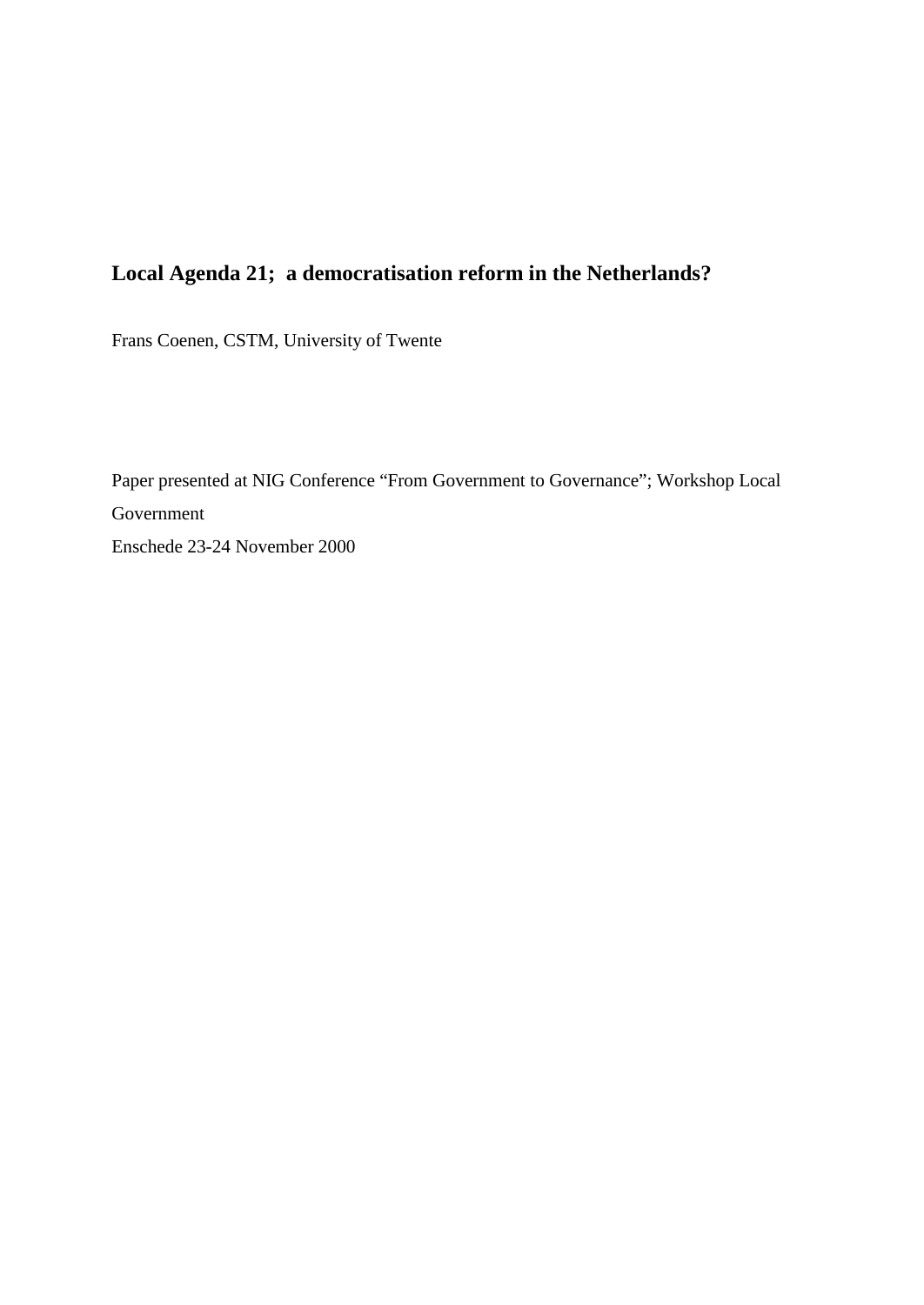# **1. Introduction**

'Local Agenda 21' (LA21) refers to the general goal set for local communities by Chapter 28 of the 'action plan for sustainable development' adopted at the Earth Summit in Rio in 1992. Chapter 28 is a appeal to 'local authorities' to engage in a dialogue for sustainable development with the members of their constituencies. By nature LA21 is therefore a democratisation reform. What is unique in LA21 as a democratisation reform is that Chapter 28 of the Agenda was developed and authored at the supra-national level. The Netherlands was one of the respective 150 countries that signed the RIO-agreements.

The brings us to the first question this paper addresses:

*How can we explain and evaluate LA21 as an institutional innovation, particular in terms of LA21 as a democratic reform, in the Dutch local government system?*

Because LA21 is a supra-national initiative it leaves considerable room for cross-national variation as to how, when and why the LA21 idea becomes salient. The substance of any particular 'Local Agenda 21' will be relative to the specific nature of the local community in question (its geography, demography, economics, society and culture (Lafferty and Eckerberg, 1998). In this respect Chapter 28 allows for the need to cope with diversity. This brings us to the second question this paper addresses:

*To what extent, and how, is the Dutch local government implementation process exceptional, particular in terms of LA21 as a democratic reform, in comparison with other Western-European countries?*

The paper is based on material from the SUSCOM ('Sustainable Communities in Europe') project, a twelve country 'concerted action' within the European Commission research programme for Climate and the Environment that describes, compares and explains the implementation of LA21 in Western-Europe.

In section 2 we will define what a LA21 is and how is distinguishes itself from other policies and activities. Before we discuss in section 4 the shape that LA21 took in the Netherlands we first go into the motives for participation underlying LA21 in section 3. In section 5 we compare the LA21-implementation in general the Netherlands with eleven other Western-European countries and specifically the aspect of LA21 as a democratisation reform. In a final section we draw some conclusions on the meaning of LA21 as a democratisation reform.

# **2. Defining a LA21**

Chapter 28 is addressed to 'local authorities' as one of several 'major groups' which the Agenda singles out as particularly relevant for achieving the aims of the overall Agenda itself. It is because '*so many of the problems and solutions being addressed by Agenda 21 have their roots in local activities'*, that the participation and involvement of local authorities is viewed as 'a determining factor' in fulfilling the objectives of the action plan. As the level of governance closest to the people, local authorities '*play a vital role in educating, mobilizing and responding to the public to promote sustainable development'* (para. 28.1, A21). It is within this focus, that Chapter 28 that we should read the first one of only four major 'objectives':

*'By 1996, most local authorities in each country should have undertaken a consultative process with their populations and achieved a consensus on 'a Local Agenda 21' for the community'.*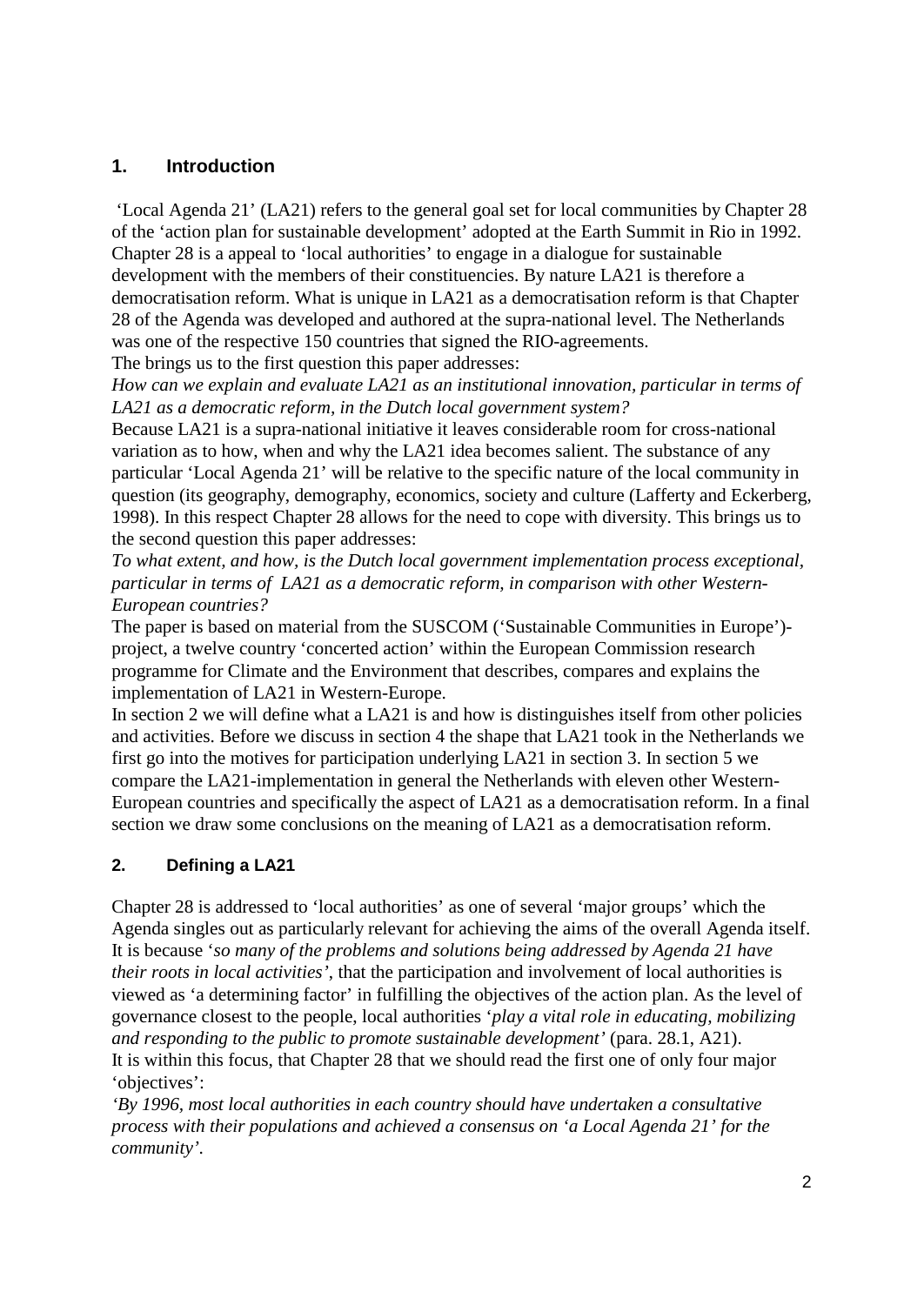Chapter 28 of Agenda 21 is the shortest chapter in the 40-chapter action plan. Chapter 28 is a relatively simple appeal for a new time of dialogue and co-ordinated strategy for pursuing sustainable development at the local level. Agenda 21 gives little guidance on how local communities should proceed with a Local Agenda 21 process, in a sense that Chapter 28 does not offer an universal and general step-by-step guide. Each community has to find its own most appropriate way, dealing with the specific geographic, demographic, economic, societal and cultural nature of the local community in question.

However, several international and regional organisations have played a major role in following up, and filling out, the documentary signals provided by Chapter 28. Among these in Western-Europe the most important initiatives and organisations are the International Council on Local Environmental Initiatives  ${(ICLEI<sup>1</sup>)}$  ${(ICLEI<sup>1</sup>)}$  ${(ICLEI<sup>1</sup>)}$ , the European 'Sustainable Cities and Towns Campaign', and the so-called 'Aalborg Charter<sup>[2](#page-18-1)</sup>'.

Given this Aalborg Charter and other initiatives the SUSCOM project (Lafferty and Eckerberg, 1998) reached the following concise understanding of what 'a Local Agenda 21' is all about:

- − A Local Agenda 21 is a local action plan for the achievement of sustainable development. It is to be worked out through a broad consultative process between local authorities, citizens and relevant stakeholder groups, and eventually integrated with existing plans, priorities and programs.
- − The 'consultation' in question is clearly meant to be a <u>new</u> and different process from existing protective and remedial environmental activities.
- − The process has a clear strategic intent. Though the actual content of 'a Local Agenda 21' is not spelled out, there is a clear presumption of both change and instrumental rationality with respect to a realisation of the Earth-Summit goals.
- − The action plan should be implemented with due provision for ongoing input, monitoring and revision underway, and it should make special efforts to engage women and youth in all phases of the implementation process.
- − Chapter 28 of Agenda 21 is specifically addressed to 'Local Authorities': The responsibility of national governments is primarily facilitative with respect to the LA21 process.
- − The substance of any particular 'Local Agenda 21' will be relative to the specific nature of the local community in question (its geography, demography, economics, society and culture), and it should be expected to evolve dynamically over time.

In this paper the interpretation of LA21 as a democratic reform is the central issue. Chapter 28 gives a mandate to the local authorities to take responsibility for initiating and coordinating a dialogue among 'citizens, local organisations and private enterprises' which is necessary to determine the form and content of their specific LA21 initiative. This 'consultation' mandate given to local authorities is clearly meant to be a new and different process from existing public participation procedures. It's especially this greater efforts to increase *community involvement* that is one of the important criteria that distinguishes LA21 from older environmental policy-making initiatives. (Lafferty and Eckerberg, 1997: 6-7) Before we discuss the shape that public involvement in LA21 took in the Netherlands and other countries we first go into the motives for participation underlying LA21.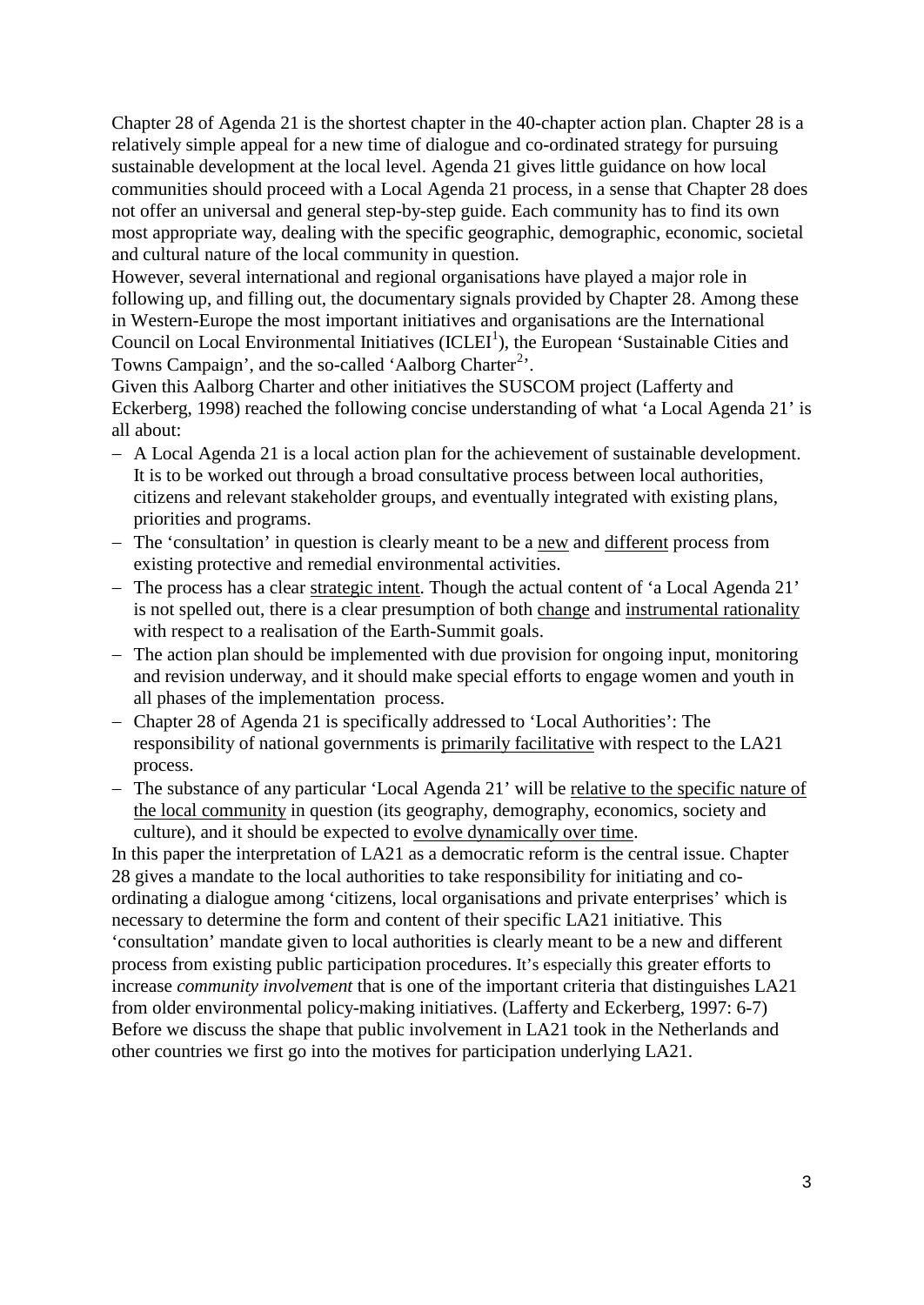#### **3. LA21 and motives for participation**

In general Agenda 21 (chapter 8) deems wide participation in the development of national and local strategies necessary. Participation is considered necessary in sustainable development decision making given both normative and functional arguments for participation. The normative perspective in Agenda 21 builds on arguments for direct democracy stressing popular sovereignty and putting emphasis on direct involvement in substantive decisionmaking on the part of the wider public. A LA21 aspires to 'shared responsibility' which means a redefinition of the role of government and societal actors. The local Agenda 21 represents at least an attempt to extend the civil society at the expense of the role of the state and the role of local authorities changes from director to facilitator. There is an inherent tension here with the elitist normative perspective on participation because elitists question the abilities of the public to participate in a meaningful way.

More important than the normative arguments are the functional arguments for participation in Agenda 21, because Agenda 21 sees public participation in the first place as instrumental. All functional arguments for public participation from literature (f.i. Coenen, Huitema and O'Toole, 1998) play a part in discussions on public participation in LA21. A LA21 should offer the possibility of articulating the interests of the different stakeholders.This is in line with a first type of functional argument that without participation decisions taken will not be seen as legitimate because they will not reflect the will and values of the people. In the second place public participation is functional because it contributes to the quality of decision making. Firstly because participation gives local government the information necessary for decision-making. We recognise this argument in the Aalborg Charter stage model. Extensive public consultation is coupled with a systematic identification of problems and their causes and the consideration and assessment of alternative strategic options. In this way information and experiences of all sectors of the community will be involved in the process of preparation of local action plans. The Aalborg Charter also builds on the decision quality criteria of fairness that reads that all sectors of the community should have a say in the decision-making process. This is not only a normative direct democracy argument but also a functional argument from the perspective of efficiency. A fair decision making process will increase legitimacy and reduce the level of conflict.

In third place an argument for public participation in Agenda 21 is it's intrinsic value for the participants. This functional argument stresses that participation is essentially about empowerment or learning democratic skills. Through participation, people will learn of the problems that society faces and how to interact with others that have different opinions or interests. This type of argument is particularly there in Agenda 21 formulated in terms of the intrinsic value of public participation has contributing to the social emancipation of certain groups, especially women and youth.

As an inter active planning reform Agenda 21 explicitly promotes a more communicative approach towards other actors in society (UNCED, 1992). It incorporates the idea that sustainable development is not possible without close co-operation with the community. To reach this communicative approach, participation in planning processes is stressed. The roots for interactive policy-making and planning can be found in the communicative approach to planning and policy-making. The communicative planning concept states that the problem with planning is not a problem of knowledge and control, as orthodox planners think; but the need for more civic consciousness, motivation, formation of political will, emancipation, and so forth. (Van Gunsteren, 1976). The intelligent and responsible participation of many people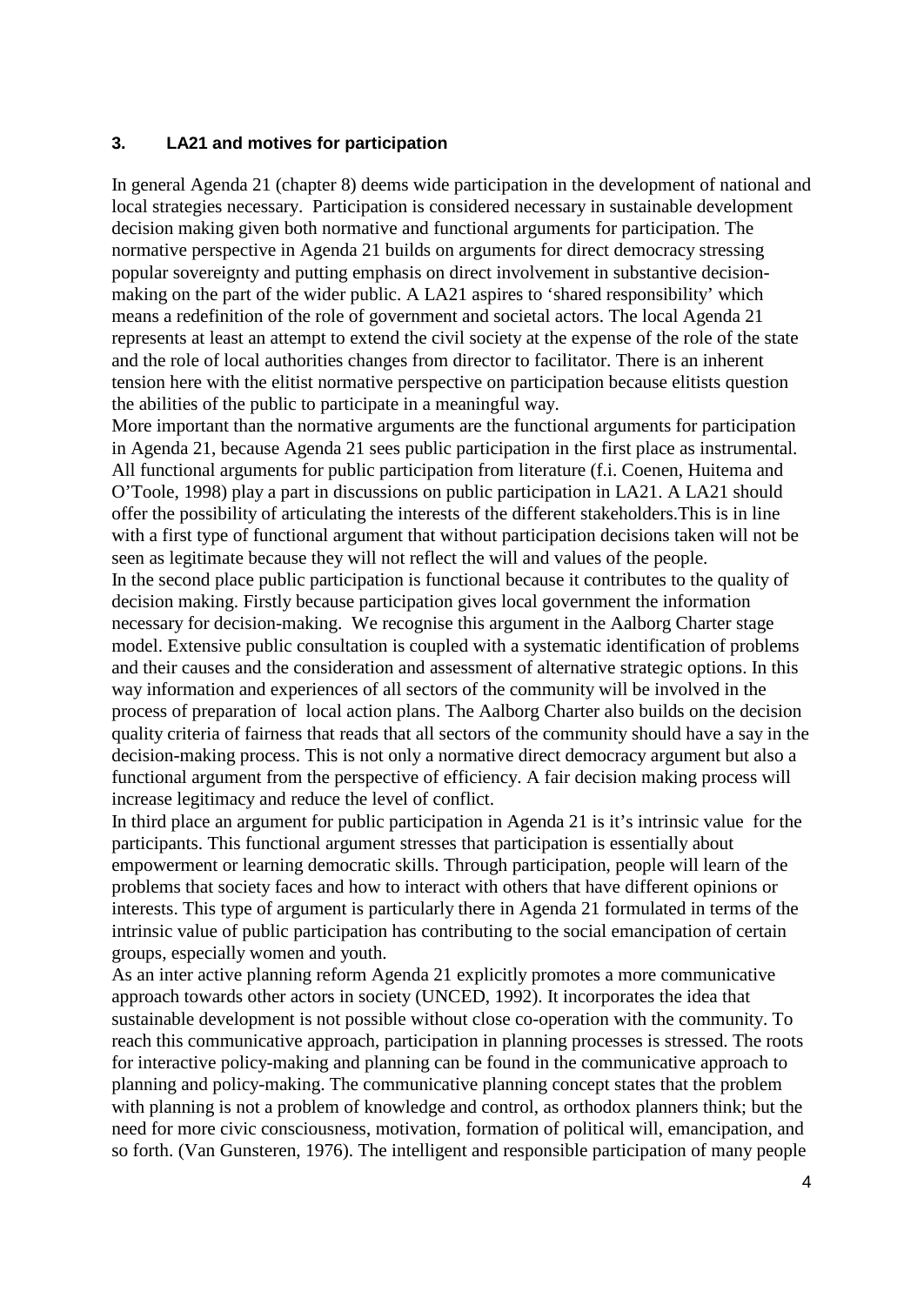is seen as indispensable for planning. Exponents of the communicative theory in the planning literature (e.g., Healy, 1992 and 1993; Fischer and Forrester, 1993) stress this communicative aspect of the planning process. In this view, public involvement in planning aims to build consensus around appropriate actions and a sense of ownership of the goals of the plan. This is important because it means that third parties will plan their own decisions and actions to fit in with the intended government policy in the plan (Coenen, 1998b).

# **4. LA21 in the Netherlands**

Given these explicit participatory functions of LA21, we will discuss LA21 as an institutional innovation, particular in terms of LA21 as a democratic reform, in the Dutch local government system. We will give a short overview of the implementation of LA21 in the Netherlands based on the empirical material gathered in the Dutch part of the SUSCOMproject, and relate this implementation to the relevance of LA21 as a democratisation reform .

# **4.1 General characteristics of LA21-implementation in the Netherlands**

In the first SUSCOM national report on the Netherlands (Coenen, 1998a) the Dutch situation for the implementation of LA21 was characterised as very fertile because the baseline conditions looked very promising. Dutch municipalities were well ahead with environmental policy, sustainable development had become a political issue and experiences with participation in environmental policy had been gained. These base-line conditions looked promising in that stage because they were in line with key characteristics of a LA21, identified within the SUSCOM-project as a set of criteria to distinguish LA21 from older already existing activities, and described above. For instance Dutch municipalities were already working on a more focused policy for achieving cross-sectoral integration and doing greater efforts to increase community involvement.

This following overview is based on surveys (Brijer, 1997), self-reports of the municipalities within the framework of the VOGM-funding (Inspectorate, 1997; Coenen, Seinstra and Teunissen, 1999), interviews with 15 'best' cases municipalities (CSTM, 1998) and policy documents from about 25 municipalities.

The state of affairs of LA21 in the Netherlands is closely linked with the so called VOGMfunding. In 1996 the national government introduced a financial measure which provided municipalities with an incentive to work on a Local Agenda 21. LA21 was a so-called 'task of choice' in the 'supplementary contribution scheme for developing municipal environmental policy' (VOGM), run by the environment ministry (VROM). Municipalities could receive extra funding for four policy priorities out of a list of nine, of which LA21 was one. Over 140 municipalities chose LA21 as one of their four action areas, and about 30 municipalities chose to draw up an LA21 on a 'voluntary' basis. The Environment Inspectorate, the national environmental inspection and enforcement agency, audits the implementation of municipalities' environmental policy each year. In the auditing process of the VOGM-funding the progress of LA21 was monitored.

Apart from the Ministry for the Environment (VROM) and the Association of Dutch Municipalities (VNG), the National Committee on International Co-operation and Sustainable Development (NCDO) is a key-actor on the national level. In this National Commission around 50 NGO's from all sectors of society participate to stimulate the debate on sustainable development at the national level. Within the NCDO all important NGO are represented. Other major key-actors players are of course the municipalities themselves and in some cases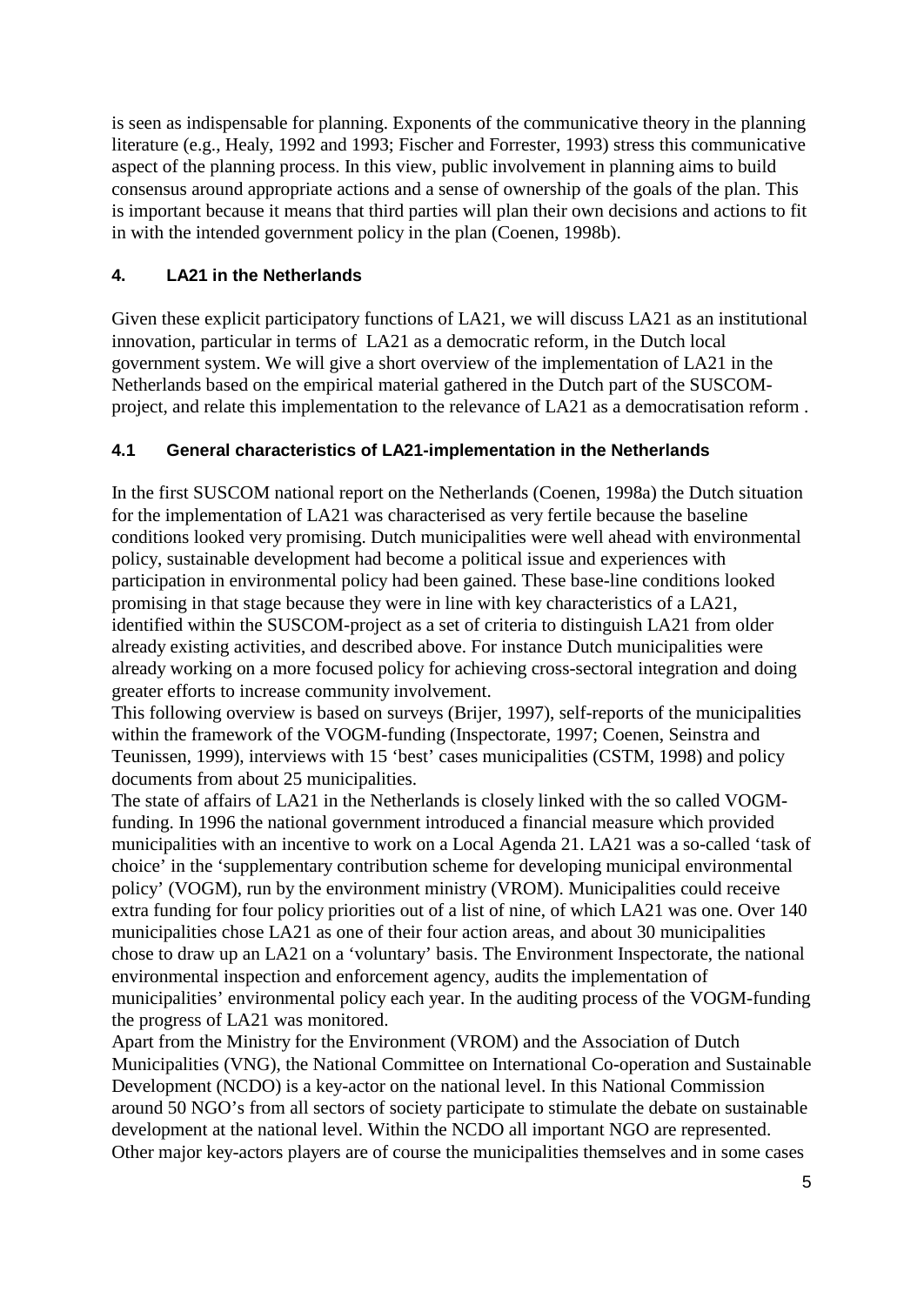regional intermunicipal network who work together on LA21, the Environment Inspectorate, consultancy firms and the Ministry of Foreign Affairs

Numbers on LA21-initiatives can be confusing in the Netherlands because during the VOGM-period (1996-1998) through redivision of the municipalities the total number went down from over 600 to about 540. The figures over the last year are based on self-reports of 545 municipalities and 16 Amsterdam city districts.

On the basis of the Inspectorate -survey (1999) about 80% of the municipalities that choose for LA21 as a VOGM-tasks had a so-called 'plan of approach', which was a formal requirement for funding. A least 26 municipalities that did not choose for LA21 within the VOGM-funding made or were making a LA21 'plan of approach'<sup>[3](#page-18-2)</sup>.

The municipalities were asked in how far the following elements were part of there 'plan of approach'(Inspectorate, 1998):

| • vision on local sustainable development                       | 63% |
|-----------------------------------------------------------------|-----|
| • relation with international solidarity                        | 59% |
| • relation with policies within different municipal departments | 63% |

• the shape of the dialogue with citizens, companies and societal organisations78% About 60% of the VOGM municipalities and about 37 others had made a separate policy document for 'nature and environment education', which was a closely related task in the VOGM-funding.

It is difficult to get a complete picture of the implementation of these 'plans of approach'. At least 57% of the VOGM municipalities and about 22 others reported actual implementation of projects and activities from there 'plan of approach'. Within the framework of the VOGMfunding 'end terms' for an adequate level of VOGM-implementation were formulated. The Inspectorate concluded that 74% of the municipalities reached an adequate level at the beginning of 1998 and 21% would reach this level during 1998. 5% of the municipalities could be considered as serious laggards. Another 26 municipalities that did not choose for LA21 within the VOGM expected to reach an adequate level before or during 1998. On the basis of literature (Coenen, 1998a, 1999, CSTM, 1998, ERM, 1999a, Brijer, 1997) we summarise some typical characteristics of the Dutch LA21's:

• participation processes are very diverse and range from limited consultation to structural participation platforms;

• in general LA21 take the form of activity-agendas, visioning processes are limited to a very small part of the municipalities;

• the content of LA21 concentrates often on issues from the surrounding environment like dog dirt and litter or on concrete projects in areas like sustainable building or energy saving. The typical characteristics have some consequences for LA21 in the Netherlands compared with the SUSCOM-criteria for a LA21 given in section 2 (Coenen, 1999):

• integration of ecological, economic and social aspects of sustainability is very limited, LA21 is mainly concerned with the issue of environment;

• the global dimension gets relatively little attention in Dutch LA21's;

• links with existing decision making procedures are weak which makes LA21 often an isolated activity.

In Dutch literature and research several implementation barriers are identified that can explain these general characteristics of Dutch LA21's. LA21 officers (CSTM, 1998) of fore-running municipalities identified several implementation barriers within their municipalities:

\* capacity in terms of lack of manpower, resources but also in experiences with interactive policy making;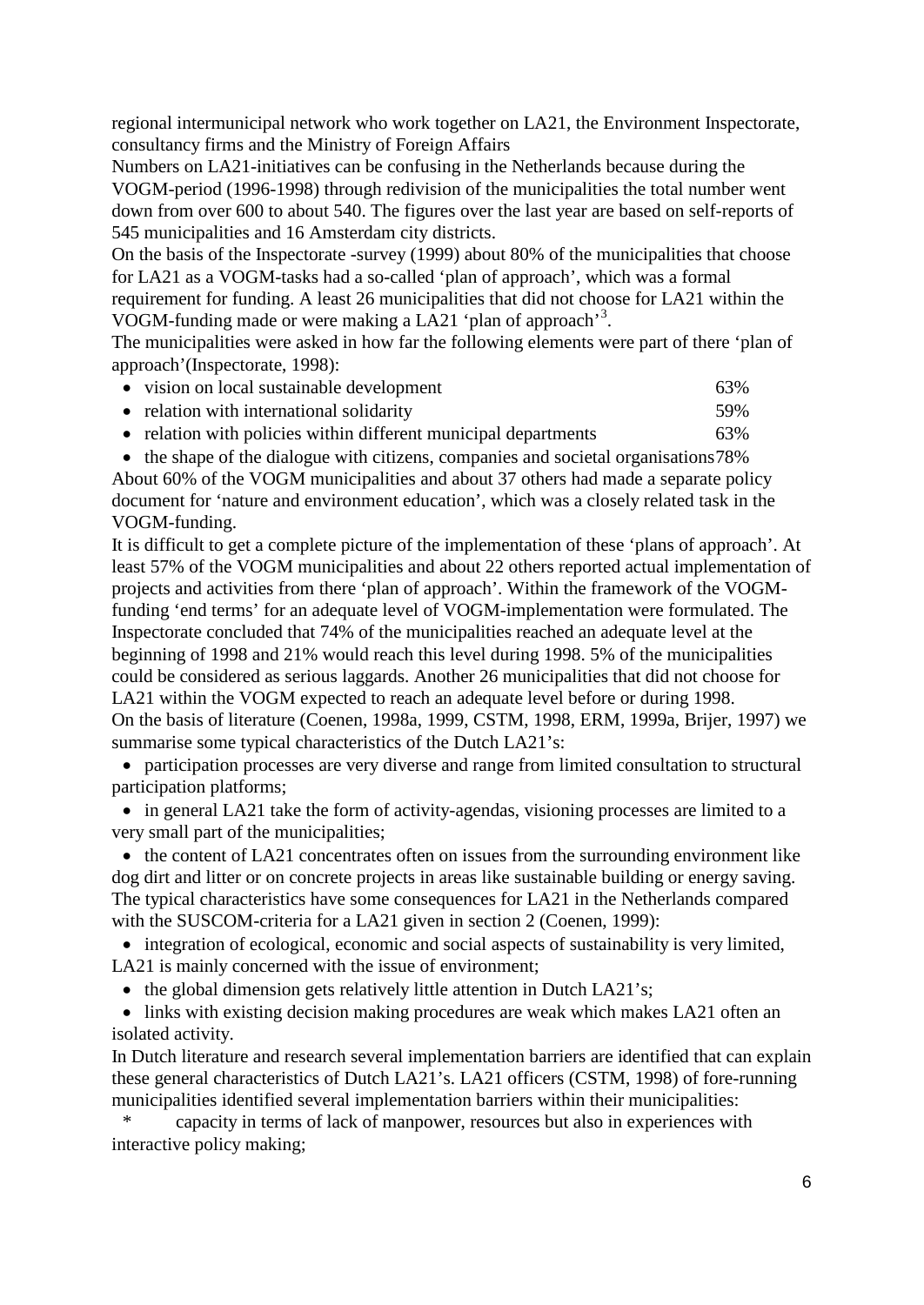\* a small societal basis for LA21 leading to 'green ghetto' participation (only traditional 'green' organisations) or a lack of representativeness (e.g. the lack of business involvement);

\* disturbed relation with local groups from past experiences and a negative attitude towards the local authority in general;

- lack of internal government officials support;
- \* lack of political support and back-up;
- \* unclear scope and meaning of the LA21-proces and its influence on decision making

#### *Conclusion*

If we evaluate LA21 as an institutional innovation in the Dutch local government system we have to conclude that LA21 was largely an isolated environmental policy related activity through the VOGM-funding. *What does this mean for the role of LA21 as a democratisation reform?*

## **4.2 LA21 as a democratisation reform in the Netherlands**

*How can we explain and evaluate LA21 as a democratic reform in the Dutch local government system?* The interpretation of LA21 in the Netherlands has to be placed within the typical Dutch interpretation of communicative planning and the interactive planning approach. A main feature of Dutch society is its high consensus-based social structure and a long-standing tradition of government consultation with various social groups. This is expressed in environmental policy making through the well know Dutch target group approach.The philosophy that environmental problems are best solved through consultations with the polluters, the target groups, have already been developed in the Netherlands in the eighties. This philosophy fits very well in this main feature of Dutch society as a highly consensus-based social structure with a long-standing tradition of government consultation with various social groups.

In the beginning of the eighties the ideas from the Dutch Scientific Advisory Council to the Government (WRR) on 'open planning' were very influential in pointing out that government should leave its 'administrative centred position' and give more attention to the 'external dimension' of government planning (Den Hoed et. al., 1983). The first Dutch National Environmental Policy Plan (NEPP,1989) assigns responsibilities to the various target groups, which are comprised of companies and individuals. The Netherlands has chosen the target group approach because the achievement of sustainablity is an enormous task which cannot be carried out by a single ministry. In fact, the entire country has been asked to participate in the realisation of this national objective. The NEPP states that sustainable development can only be achieved through partnerships and co-operation between all members of Dutch society. Consequently, the Dutch environment ministry (VROM) initiated and prepared the first NEPP, but four ministries contributed to its content and four ministers signed it, while provincial and municipal authorities also participated in its development.

The target group approach is a key element in the implementation of the NEPPs. This means creating a consultative structure encompassing the government and the representatives of these target groups to internalise environmental responsibility. Provincial and local authorities are seen as playing a critical role in encouraging target groups to realise their objectives. The second NEPP supports the notion of self-regulation more strongly as this provides target groups like industry with more room to fulfil their responsibilities. The government is responsible for the formulation of environmental objectives and the target group is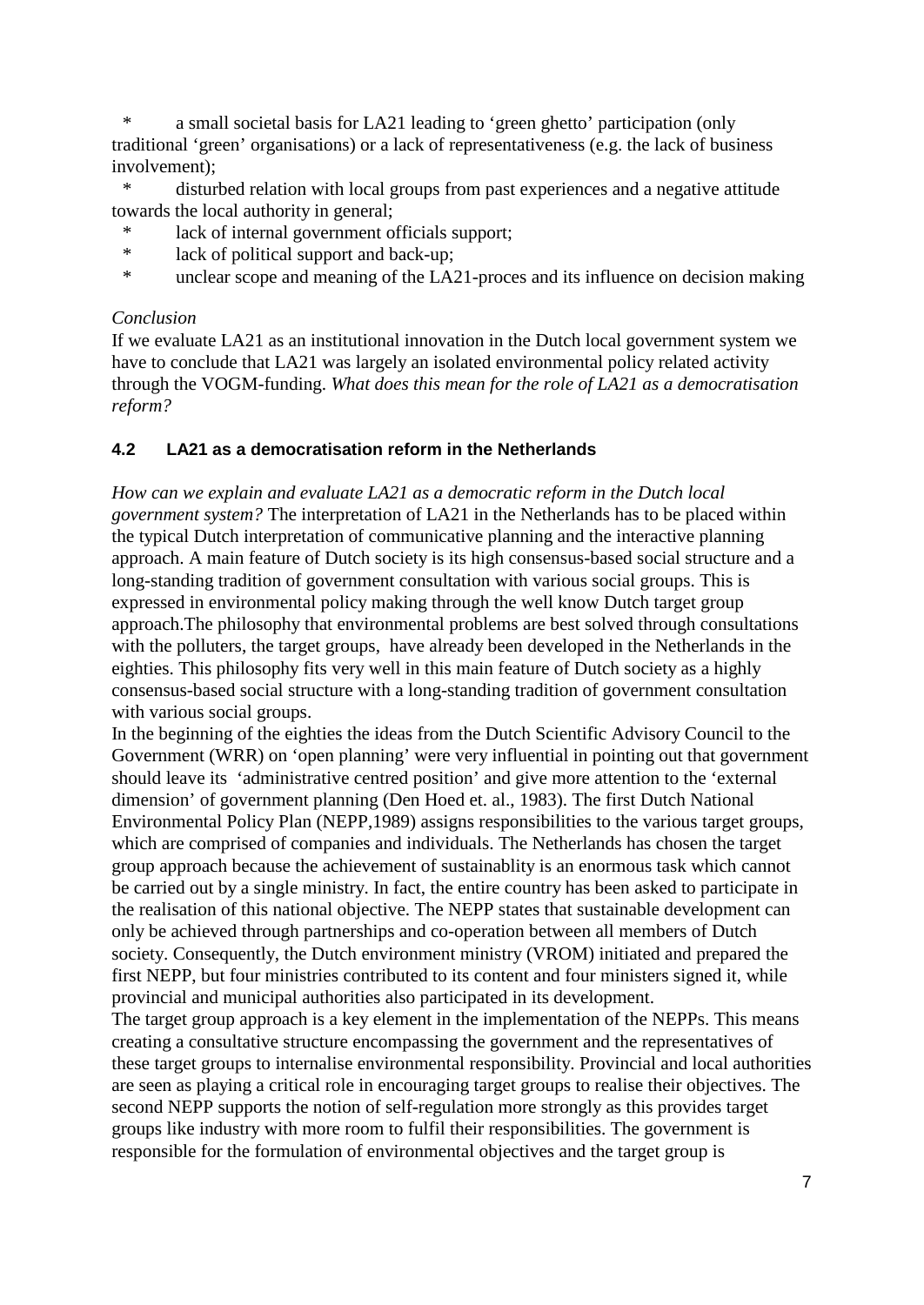responsible for meeting these objectives. Usually these arrangements are laid down in voluntary agreements called 'covenants' and other forms of guidelines and incorporate targets.

There are relations between the 'target-group approach and LA21 but there are also limitations to the use of a target group approach on the local level (Coenen, 1998c). 'Target groups' have a resemblance with the 'major groups' from Agenda 21 but are definitely not the same. Mayor groups like women or youth would be part of target groups like consumers. According to the Dutch national environmental planning framework, local authorities should also involve target groups in their planning, and there are some specific advantages and disadvantages to a target group approach at the local level. The main thrust of environmental policy is largely determined by the state and executed mainly by the provinces and municipalities. There will be less need to formulate a common policy at the municipal level as a consensus will usually already have been arrived at by the time the municipality is confronted with the problem. At the municipal level there is always tension between what has already been decided by central government and a particular branch of industry (Coenen, 1998c). It is also a question if target groups at the local level have an adequate level of organisation to address them as is the case on the national level.

Together with the more general 'target group approach' a specific development in local democracy, the so-called 'political renewal', is particular relevant for LA21. The key motives for the so called political renewal ('bestuurlijke vernieuwing') were the low local election turn-out in combination with the disinterest of the voters with municipal polices. This disinterest was shown from voting behaviour, dominated by national issues and national parties voters preference and satisfaction with local government together with a lack of interest to get involved in local politics (Coenen, 1998a). In particular the low turn-out at the 1990 local elections (at 62 per cent) lead to many activities in the field of 'political renewal' Almost 96 per cent of Dutch municipalities took up initiatives under the flag of political and administrative renewal (Gilsing, 1995).

How does LA21 relate to these ideas for 'political renewal'? A national overview by Brijer (1997) showed that the arguments for drawing up an LA21 in the Netherlands are varied. Municipalities often see LA21 as an important issue because it is new, serves a useful purpose and can support and encourage more involvement in environmental policy (implementation). In some cases, municipalities see LA21 as a means of co-operating with other municipalities; in other cases LA21 is adopted because it complements existing activities such as nature and environmental education programmes (Andringa, 1988). The choice to get involved in LA21 was for the larger part of the municipalities, except for the pioneers, linked with the VOGM-funding<sup>[4](#page-18-3)</sup> (see before). A survey (Coenen, 1998) among the 43 largest municipalities that choose LA21 as a VOGM action point revealed that policy continuation and new possibilities offered by LA21 were the main motives to choose for this action point. Policy continuation means that LA 21 was chosen because it was seen as a logical consequence of an already established policy in the Environmental Policy Plan or the Political Program of the Alderman. This motive is largely connected with the 'nature- and environmental education' component of the LA21 VOGM-tasks. The motive 'new possibilities' means that LA21 was seen as an opportunity to apply innovative environmental policy. Innovation was especially mentioned in the context of dialogue and participation (Coenen, 1998a).

In the most well-known Dutch LA21 pioneer The Hague the leading initiator, the alderman for environmental affairs gave two reasons for launching LA21 in his municipality. Firstly to encourage more involvement in environmental policy and its implementation. This argument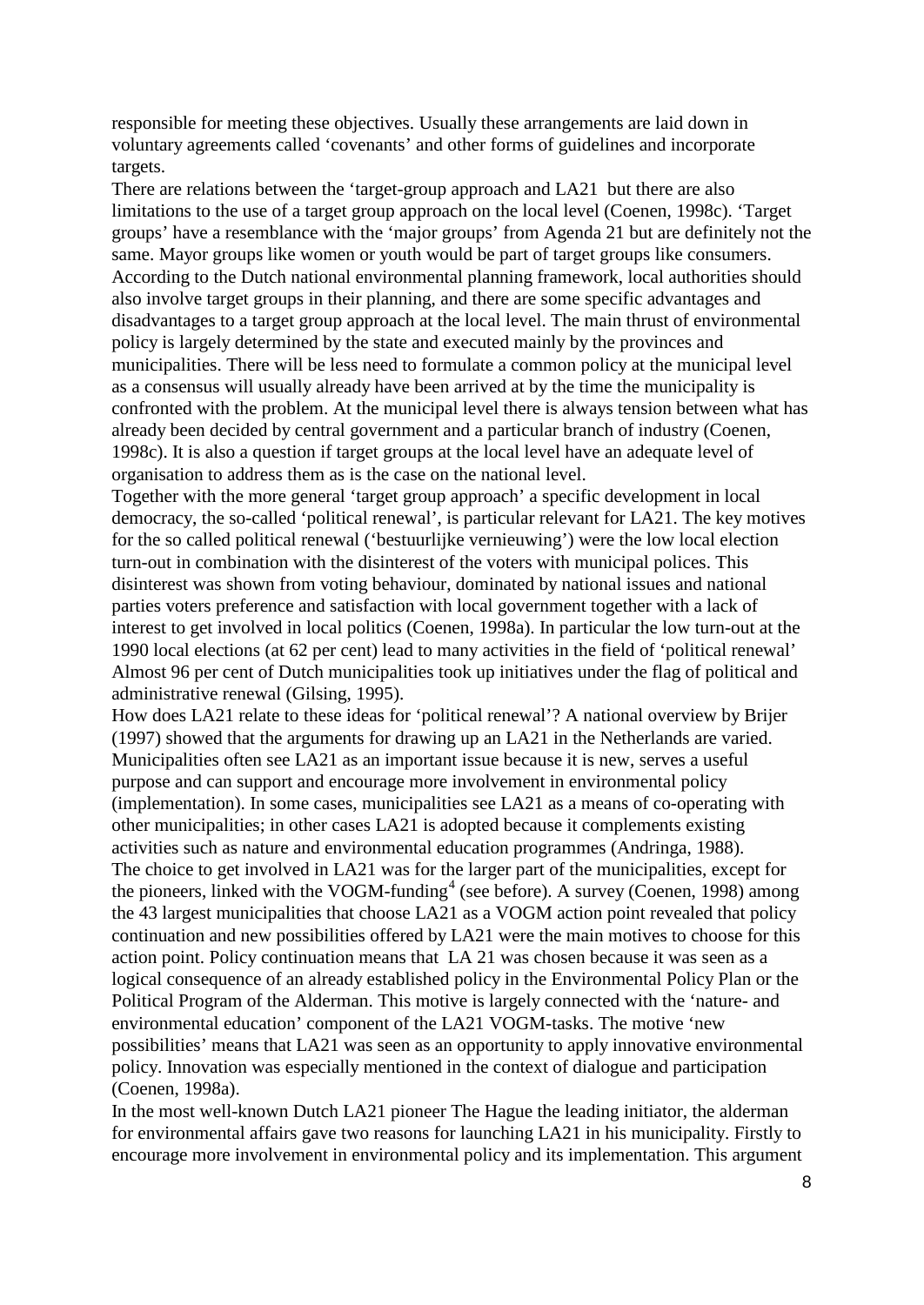is closely linked with the general argument for interactive environmental policy making; involvement of target groups should lead to implementation.

Secondly the alderman stressed the importance of public participation: '*also from the*  viewpoint of political<sup>[5](#page-18-4)</sup> renewal, people should have the possibility to influence their *immediate surroundings*<sup>'.[6](#page-18-5)</sup> This was a reference to the recognised crisis in local democracy during the early 1990s.

The NCDO, the main NGO-platform, states that; *LA21 is a local plan to work jointly on a sustainable municipality. It is a combination of sustainable development and political renewal* (NCDO website). The VNG (1996) writes in its main publication on LA21; *The concepts of LA21 and political renewal have much in common. In both cases it's about renewal in method that is linked with renewal in content. As far a the aimed method of working is concerned LA21 and political renewal run parallel.* 

As a first aspect of the surplus value of LA21 the VNG (1996) sees '*the explicit attention given to the way policy is formulated, namely in dialogue with citizens, societal organisations and business. The surplus value of LA21 lies in reaching the difficult reachable target groups like consumers, neighbourhood inhabitants and small- and medium size businesses.* The VNG (1996, p. 16) states as aim of the LA21 dialogue:

*- the enhancement of the support for policy by connecting with the initiatives, needs and possibilities of the target groups;*

*- the use of knowledge and ideas from society;*

*- finding possibilities for co-operation in the implementation of policy.* 

National government writes in the third national environmental policy plan (NEPP, 1998): *A municipality is as a layer of government most closely to the citizens and therefore has a specific responsibility to involve citizens in environmental policy, for instance through the means of a LA21 (p. 83).* And the first of three aspects of the 'surplus value' to the local environmental policy the NEPP (p. 70) reads*: 'There will be explicit attention paid to the dialogue with citizens, societal organisations and business.* 

And the director of VNG Dordregter (1995) stated: *LA21 doesn't mean something really new for the Netherlands. The relation between communication and dialogue, consciousnessraising and support, processes and environmental success don't have to be explained to the municipalities. My thesis: no environmental success without a dialogue.*

The NCDO states under the heading of '*Surplus value of LA21'* that '*because citizens feel involved in the formulation of LA21 and have their own responsibility, plans for sustainable development take root. Further the municipality can have an advantage from the knowledge available within local groups.*

#### *Conclusions*

On the basis of these exemplary statements by key-actors we may conclude that often LA21 is interpreted as closely linked or even an exponent of Dutch political renewal. The discussion on the value-added perspective of LA21 in the Netherlands has to be placed in this changing institutional context of local democracy. The argument for LA21 is linked with the need to overcome the crisis in local democracy. Further LA21 is interpreted as a specific local variant of interactive policy making with target groups. The surplus value of LA21 is seen as creating support for local sustainable policy, which is a basic premise for Dutch interactive policy making and the target group approach. However, it is questionable if the target group approach is equally relevant on the local level.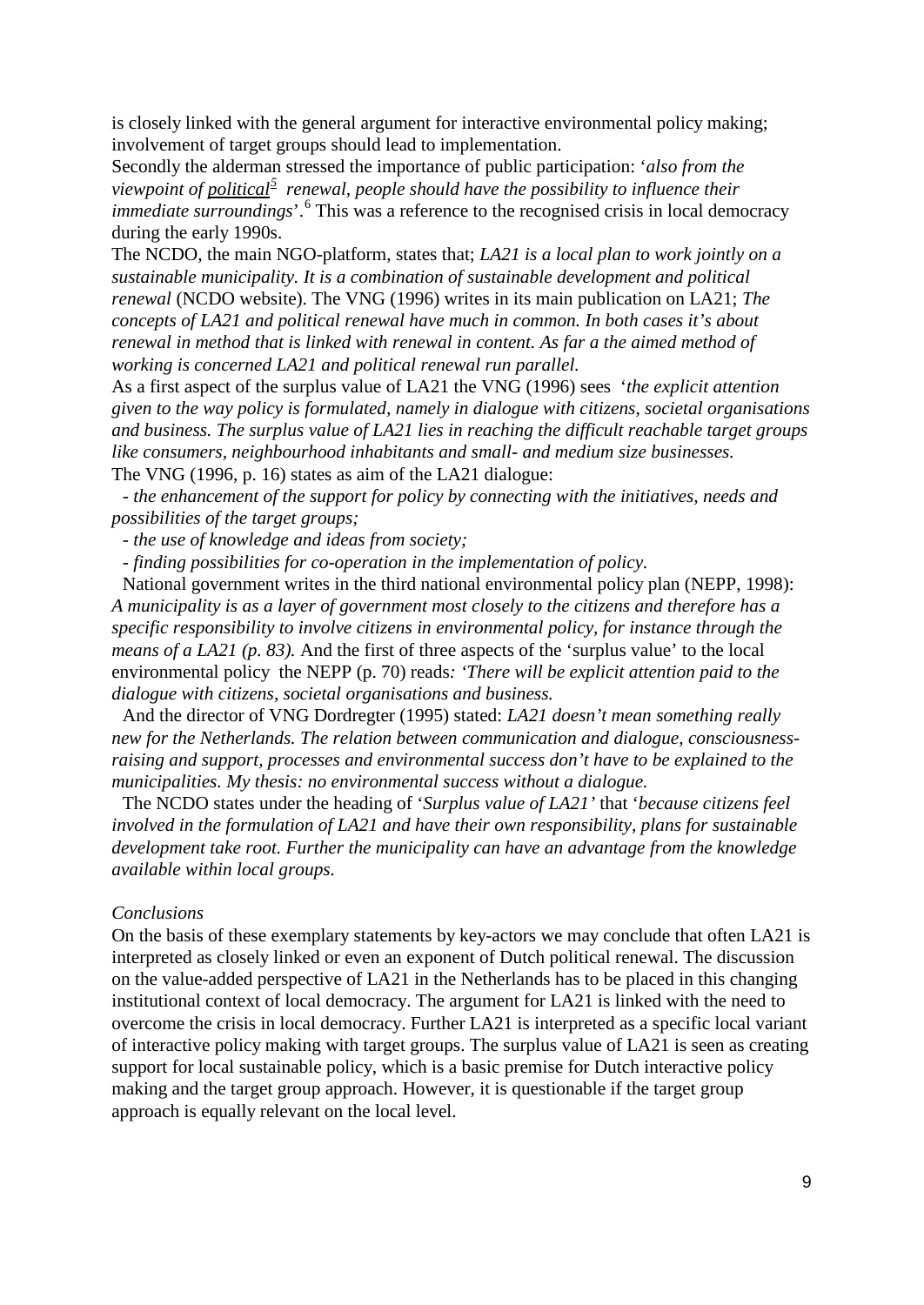## **6. Comparing the Netherlands to other countries**

## **6.1 Comparing the LA21-implementation in general**

*To what extent, and how, is the Dutch local government LA21 implementation process exceptional in comparison with other Western-European countries?* Firstly, we try to answer the general question by comparing implementation of LA21 in the twelve Western-European countries studied in the SUSCOM-project. In the table below the countries studied are ranked on the basis of the tempo and quantity of LA21 activity. Such a perspectives doesn't say anything about the quality of the implementation and individual cases.

Table 1 The timing and breadth of LA21 activities in 12 European countries (Lafferty, Coenen and Eckerberg, 1999)

|                    | Timing of active and broad-based implementation |                   |                    |
|--------------------|-------------------------------------------------|-------------------|--------------------|
| Relative number of | Early (1992-1994)                               | Later (1995-1996) | Latest (1997-1998) |
| initiatives        |                                                 |                   |                    |
| $High (>60\%)$     | Sweden                                          | Denmark           |                    |
| Medium $(20-60%)$  | <b>Great Britain</b>                            | Finland           |                    |
|                    | <b>Netherlands</b>                              | Norway            |                    |
| Low $(< 20\%)$     |                                                 | Austria           | Spain              |
|                    |                                                 | Germany           | Italy              |
|                    |                                                 |                   | Ireland            |
|                    |                                                 |                   | France             |

On the basis of the two criteria we ranked the countries in four groups (Lafferty, Coenen and Eckerberg, 1999):

- 'Early-and-many': Sweden, Great Britain and the Netherlands
- 'Later-and-many': Denmark, Finland and Norway
- 'Later-and-few': Austria and Germany
- 'Latest-and-least': Spain, Italy, Ireland and France

This ranking was analysed on the basis of six possible explanatory factors for the tempo and quantity in implementation (Lafferty, Coenen and Eckerberg, 1999):

- constitutional structure;
- baseline conditions:
- involvement in the preparations for UNCED;
- governmental reactions;
- local community reactions;
- the role of NGOs and the social partners.

We restrict ourselves here to explaining the position of the Netherlands as a fore-runner. The three 'Early-and-many'-countries (Sweden, Great Britain and the Netherlands) have the similarity that they responded relatively quickly to the UNCED agreement, and could report a large number of local authorities involved in LA21 by the time of the follow-up meeting in New York in 1997.In the other categories these three 'Early-and-many'-countries are quite diverse in their central-local relations and the institutionalisation of environmental policy.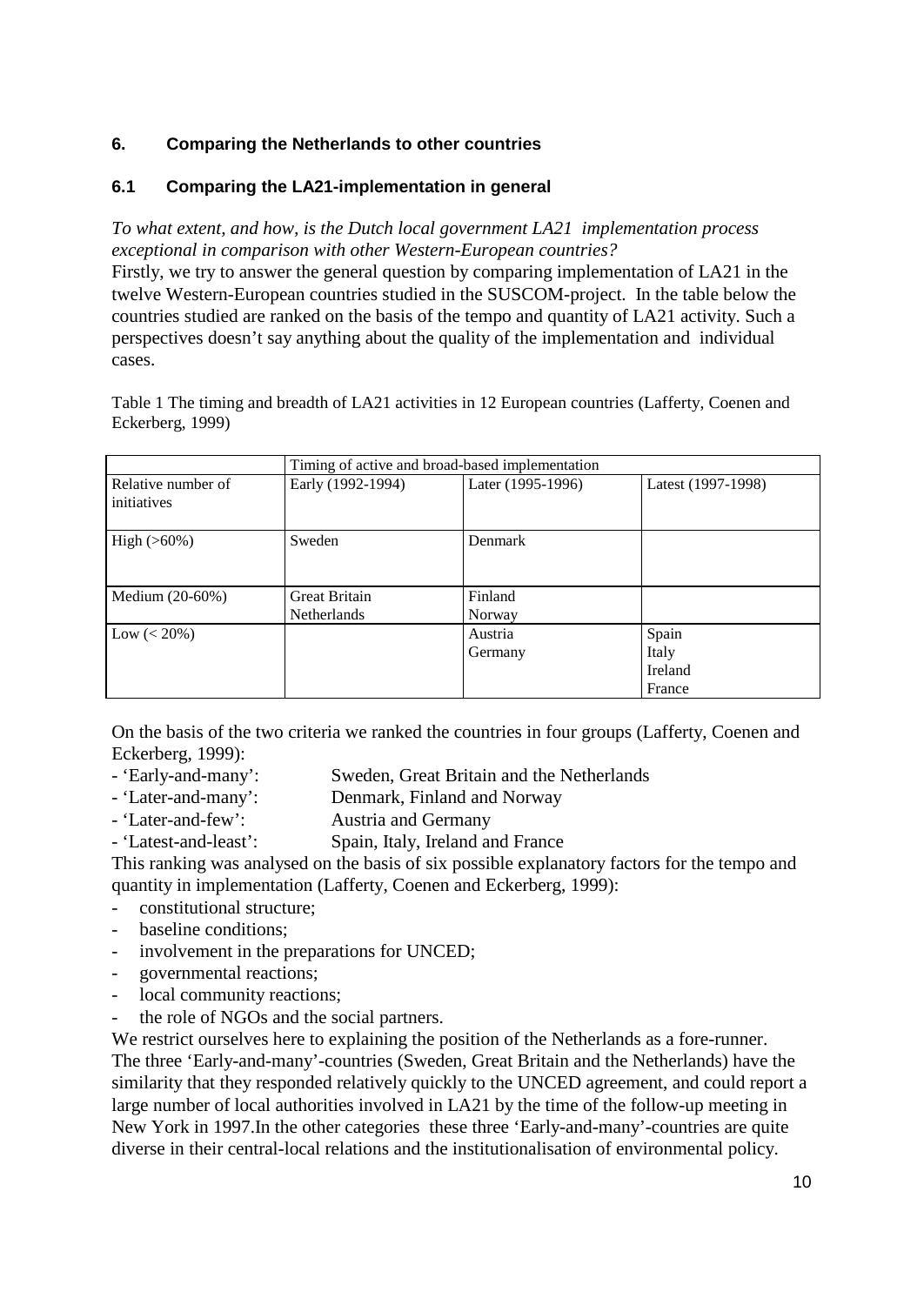Both Sweden and the Netherlands are well known for their strong and well-institutionalised environmental policies, both at the national and local levels of government. The Netherlands was already at the time of the Brundtland report in 1987 working with sustainable development as a national policy priority. Typical for the Netherlands was, but comparable with Sweden, that national government helped spur the implementation by allocating special funds for LA21, and by supporting a national platform for co-ordination. The autonomy of Dutch municipalities is relatively weak, and local authorities rely heavily on national funding.

## *Conclusions*

If we compare the implementation of LA21 in the Netherlands with the other countries, the Netherlands are among the fore-runners in terms of tempo and quantity of implementation. Explanatory factors for this position are financial support by the national government, a strong co-ordinating platform on the national level and well-established baseline conditions like the level of environmental policy and the attention given to sustainable development.

## **6.2 Differences in participation**

Now we have seen that the Netherlands is among the fore-running countries in LA21 implementation in general we turn to the specific position of the Netherlands compared to the other countries in are

The experiences with public participation and the level of public participation were not addressed as a separate category of explanatory variables. Before we address the question *to what extent, and how, the Dutch LA21 as a democratic reform, is exceptional in comparison with other Western-European countries,* we first discuss the differences between the Netherlands and the other countries on the issues of:

- moment of participation;
- experiences with participation;
- willingness of citizens to participate;
- representativeness of the participation;

## *Moment of participation*

Thinking in terms of meaningful or effective participation immediately reminds us of the concept of participation-ladders as made known by the work of authors like Arnstein (1969). It is clear that a LA21 consultation process aims high at such a ladder and would also mean being involved in an early stage of planning. The Aalborg charter as the representative stagemodel for good LA21 practice clearly promotes participation in the early stages of the planning process.

In practice we see in the studied countries many different accents in participation in planning stages. In the Netherlands through the system of earmarked funding and the guidance of the Environmental Inpectorate the emphasis was on participation in concrete projects instead of strategic plans. In contrast for instance in the UK through the lack of guidance and resources many LA21 processes produced community visions that were in itself useful and inspiring but were not very likely to be funded or implemented.

## *Experiences with participation*

In Northern-European countries there is a broader practice of public involvement in procedures in environmental and planning acts. The Netherlands are among these forerunning countries while countries like France, Spain, Italy and Ireland there is a relative lack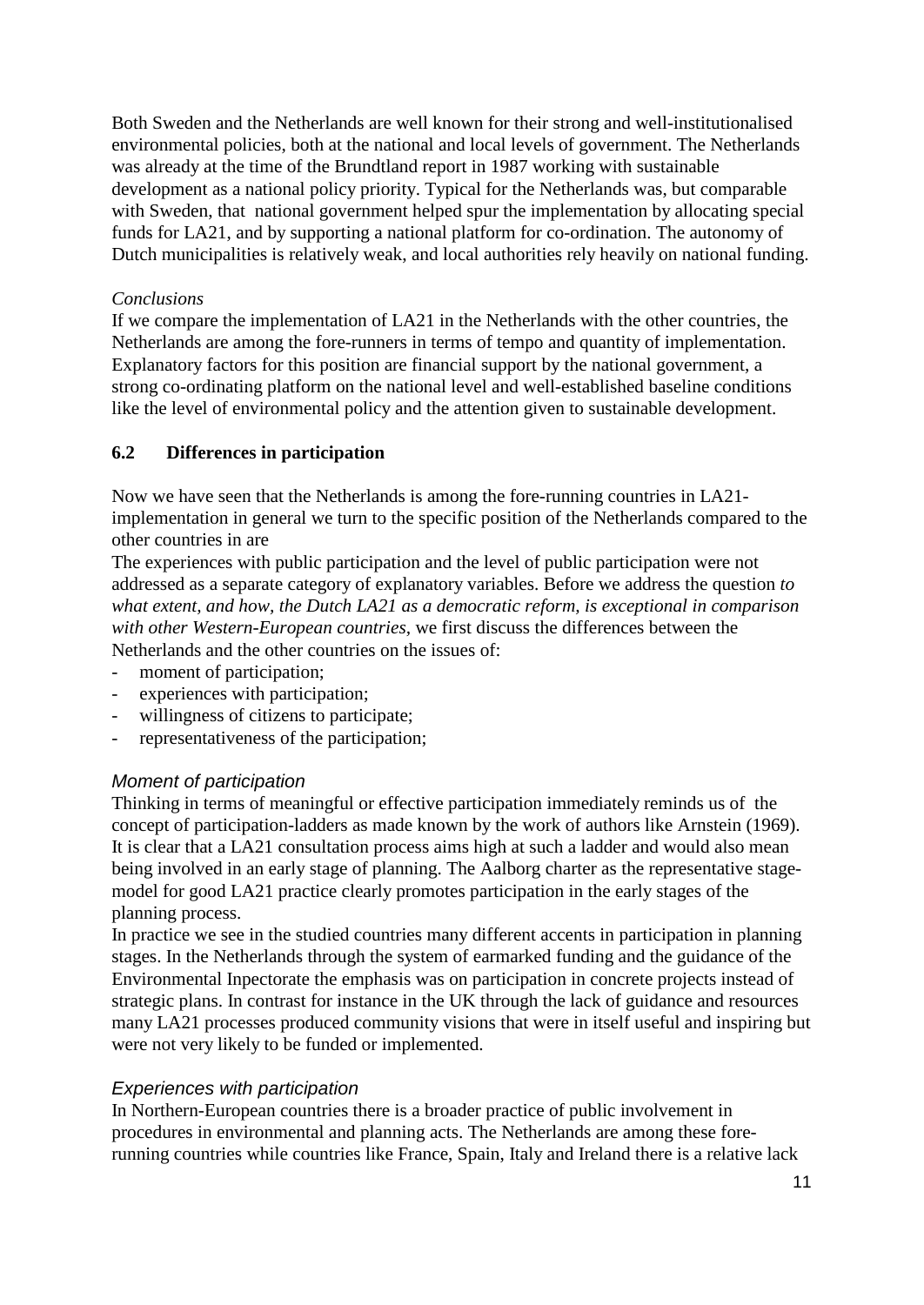of experience with citizens participation. For instance in France public participation in terms of early involvement of the general public is new and experimental. The tradition of public participation limits public consultation to information processes. Partly of this experimental character French municipalities feel uncomfortable and hesitant towards early public involvement. They rather wait to face the public debate till plans have been formulated internally. And secondly there is a lack of capacity both in terms of means as in terms of knowledge. In Spain public participation has only recently been included in the political agenda. The first municipal elections date back to 1979 as an inheritance of the Franco-era. In Ireland because of this relative lack of experiences, as result of the heavily dependent relationship with national government and the overload of recent local government innovations, the challenge of community consultation is seen as a barrier rather than as an opportunity for LA21 implementation.

Experiences with existing participation procedures can be positive or negative. Negative experiences in urban planning, like with urban planning (Stadtenwicklungplanung, STEP) in Germany or traditional statutory planning consultation process in the UK, have frustrated many planners and made them hesitant towards participation.

Experiences and tradition in Northern European countries is broader than just having consultation procedures in environmental policy and physical planning. It has to do with democratic tradition and political culture. As we have seen in the Netherlands there is a strong tradition in consensus-democracy where LA21 could build on. And for instance in the Danish political culture there is a strong tradition in consensus seeking approaches and a tradition in 'people's enlightenment'.

#### *Willingness to participate*

There is another type of participation ladder of great importance for the interpretation of public participation in LA21. While the Arnstein type of ladder concentrates on performance constraints on public involvement there is a second relevant type of ladder that starts from the perspective of individuals aspiring to participate in LA21 activities. These second type of ladders are concerned with hierarchies of political involvement, ranking from less to more political involvement. For instance Milbrath (1965) made an analogy with gladiators spectacles in the classic era. Translated to the LA21 we would find lowest on the ladder participants who are *apathetic*. Their political role is passive and they have a general disinterest in local sustainable development and policies. Higher on the ladder we find a group that is minimally involved in the LA21 process. They constrain themselves to information seeking and discussing. In the analogy they are the *spectators.* Highest on the ladder we find the *gladiators* who really battle in the LA21 process by attending meeting, campaigning and fundraising. Political opportunity literature shows that this last groups is by far the smallest and that the roles participants take are relatively stable (f.i. Almond and Verba, 1965)

In LA21-processes we could see gladiators both as individuals or as a groups or NGOs. That a large part of the population in LA21 municipalities can be categorised as apathetic is a problem in LA21 implementation. For instance in the documented Finnish cases a common problem were passive citizens. In the Finnish interviews and questionnaires the level of citizen participation is generally experienced a being low and limited to a elite group used to participate in societal activities. Politicians doubt if citizens really want to participate. An indicator for the distribution among the apathetic, the spectators and the gladiators is the answer to the question how many people know about LA21 in there community? For instance in the Austrian Graz-case after five year of work, European awards and becoming a well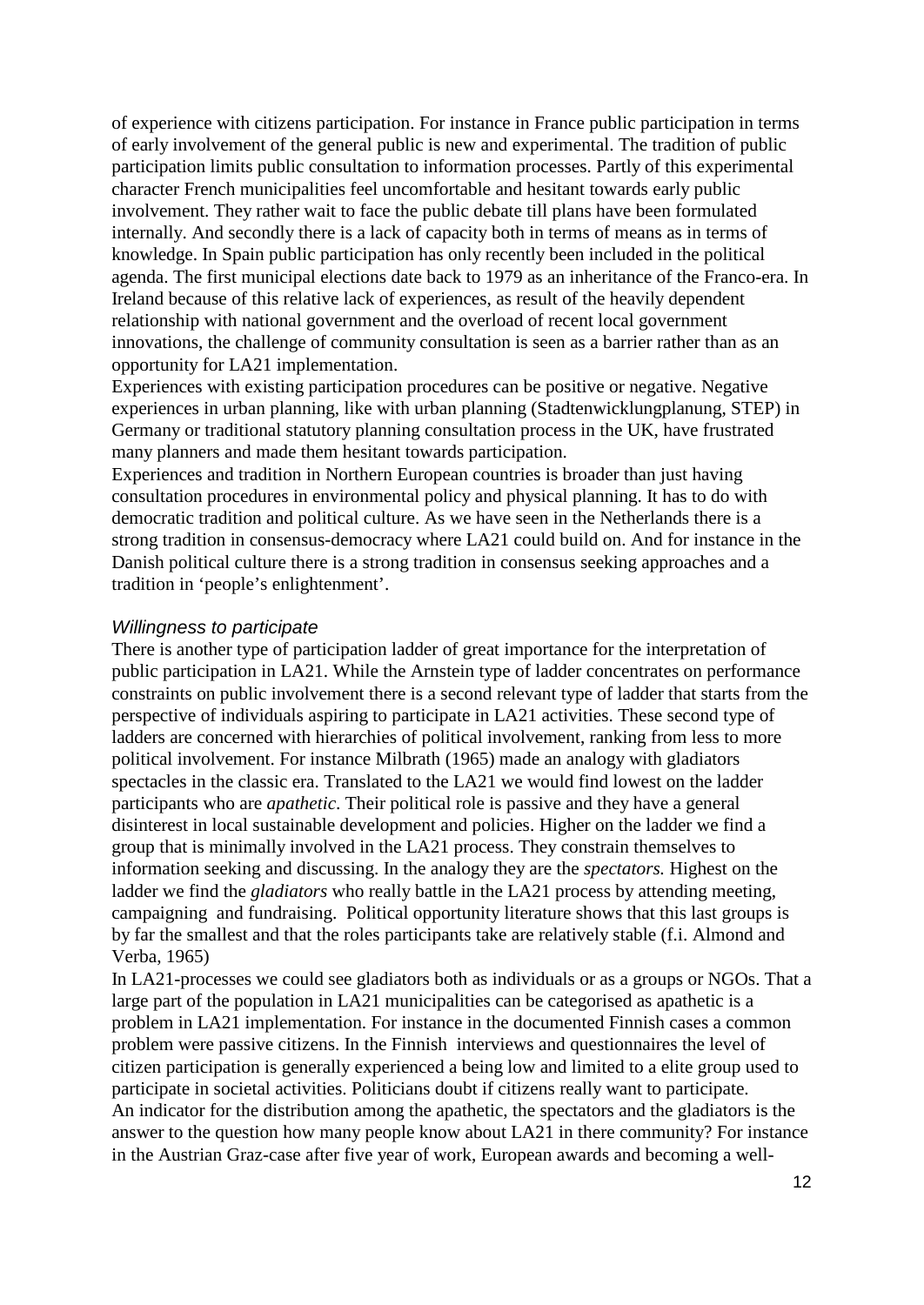known case all over Europe the general information in the Graz population about it's goals and measures remains catchy. In contrast in Sweden both grassroots activities and local politicians involvement have been high and unchanged in the last years while education on Agenda 21 is frequent and therefore concepts are wide spread.

#### Why do or don't want people to get involved in LA21?

A characteristic of many pioneering municipalities seems to be an active and politically mobilised population. For instance the well-known the Danish pioneer Albertslund has the special preconditions that Albertslund since the 70's attracted a particular kind of residents of whom a good part happens to be environmental conscious, which would explain for more 'gladiators' in Albertslund. In contrast if we look to the overall picture in Denmark the 1998 green NGO Naturfredningsforening survey shows that over 50% of active LA21 municipalities initiated LA21 activities without public consultation.

The reason that people get involved is probably related with the discussed themes in LA21. As we have seen in the Netherlands a major discussions in LA21 is if LA21 should be on the 'here and now' and attract citizens in discussions on liveability or should be on the 'there and than' and also discuss global and future problems.

There is a relation with non-controversial and positive themes and the potential level of conflict as is shown in the Norwegian Sustainable lifestyle project. The UK SUSCOM-study reports that many municipalities try to avoid the more difficult or innovative areas of sustainability. The other side to this coin is that participants want real influence. Involvement will go down if LA21 proposals don't find their way in land-use plans and budgets and community visions will not be implemented in any way.

Another reason not to participate is the capacity needed from the participant in knowledge and time. To participate in the early stages of the planning process means that more is needed than a single response to a draft plan. Constructively commenting on proposals already asks for a variety of 'skills', formulating alternatives and counter arguments even more Finally a reason to get involved could lie in the participants role in the community. In sustainable communities literature it is often argued that geographically-communities with citizens participating directly in decision making should be a key for sustainable development because their members share common interests and identities. Sharing common interest and identity has to do with community size and historical roots. In many of the studied countries bigger municipalities took the lead in LA21 implementation. This has probably to do with implementation capacity. In the Austrian study LA21-prioneering communities are comparatively big and urban, while in general many Austrian communities are relatively small. In France some of the prominent pioneers are suburbs of bigger cities were one would expect a lack of historical community roots. In the Finnish cases is noted that due to the large size of urban communities inhabitants are unfamiliar with each other and lack of commitment to the community. In Spain especially in the so-called DEYNA-initiative, the smallness of the municipalities is said to make participation easier.

## *Representativeness of the participation*

The level of citizens involvement raises also the question of participants representativeness. In France LA21 steering committees bring together representatives of central government, local authorities, associations and experts while inhabitants are not directly associated or represented in those committees. In Spain public participation is often limited to organisations explicitly invited by the municipality.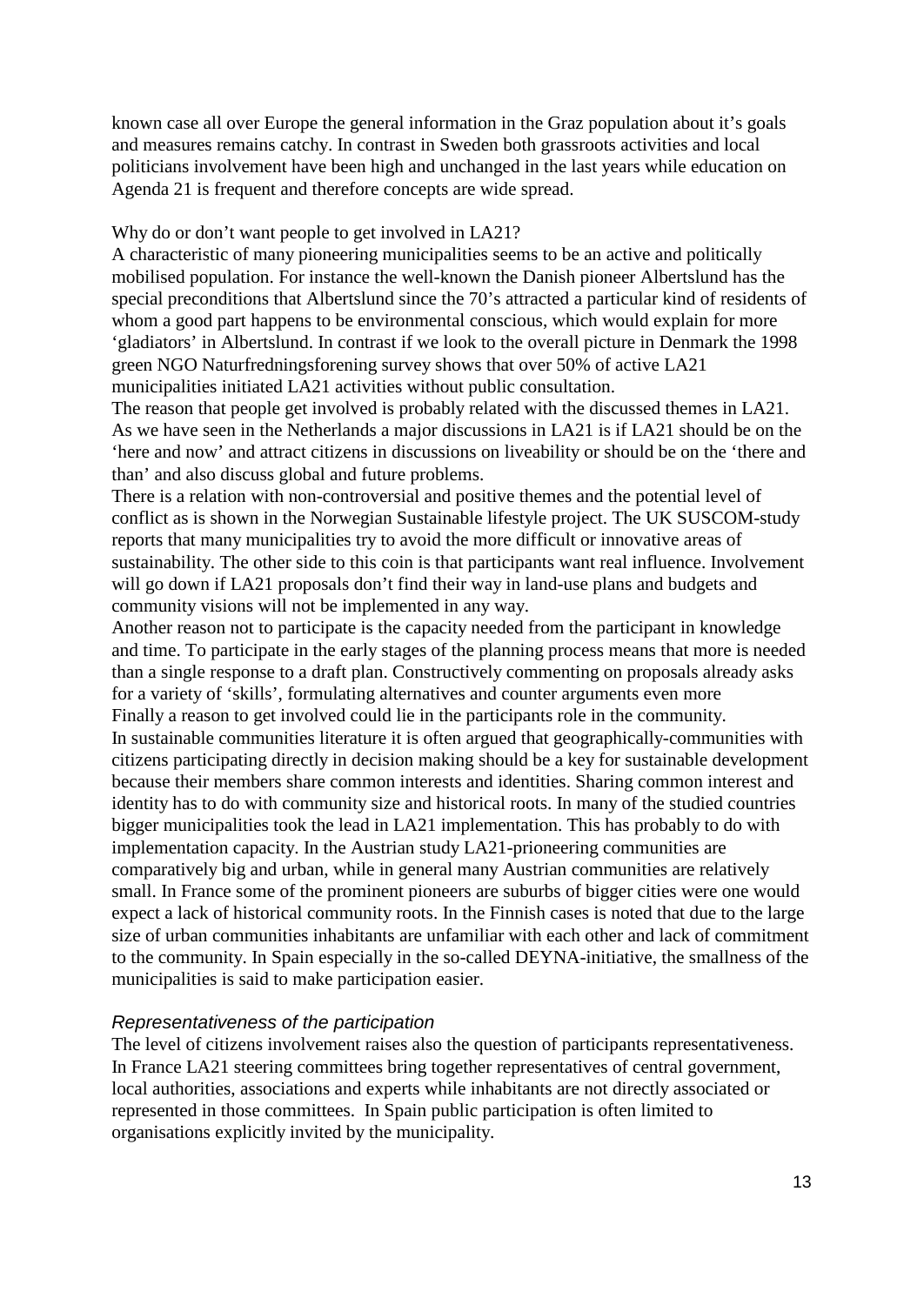Public involvement seldom represents a genuine cross-section of the community. In the UK a specific area of concern are minorities, the poor, youth and aged. In other countries it's the lack of business involvement or the overrepresentation of environmental NGO's that is an issue. In Finland it is the limitation to a elite group used to participate in societal activities. The UK chapter raises the issues of the tension between participatory and representative democracy. A typical critique from the representative local politicians is that the 'gladiators' in LA21 processes come from a narrow, unrepresentative groups. In the UK LA21-processes were probably the most dominated by NGOs of all studied countries. A high level of NGO involvement raises the question of whom NGOs represent.

## *Conclusion*

If we compare public participation in the Netherlands with the other countries, the Netherlands are among the countries with a well-established tradition. However public participation in LA21 is still limited. The system of earmarked funding lead to an emphasis on participation in concrete projects instead of strategic plans and major discussed themes in Dutch LA21's are on 'here and now' and liveability. The tradition in public participation does not lead to a much larger willingness of citizens to participate or specific groups, like business, to get involved.

# **7. The impact of LA21 as a democratic reform**

In section 4 we concluded that in the Netherlands LA21 is more or less absorbed a being one of the many initiatives to solve the crisis in local democracy. Several innovations influencing the modes of local democracy were in place at the same time. Here we asked the question if the impact of LA21 as a democratic reform was much larger in the other countries studied in the SUSCOM project.

The Netherlands are not the only country were there is a relation between LA21 and the perceived crisis's in local representative democracy. In many European countries there is a declining voter turn-out in local elections and therefore there is a call for new channels of citizens participation to replace traditional representative democracy. For instance for Finland it is concluded that successful LA21 processes might serve as pattern for citizens participation in general.

The Netherlands are not the only country were there is a relation between LA21 and other reforms. Especially in Ireland several reforms at the level of local government influence local democracy at the same time. For instance the reform programme 'Better Local Government' establishes new 'social partnerships' at the local level through the creation of Strategic Policy Committees which bring together elected, administration, interest groups and voluntary associations to assist in municipal policy formulation.

The key question in LA21 as a democratisation reform is what new forms of participation have emerged through the LA21 process. There are several aspects of this 'newness'. We could distinguish between (1) a change in procedures and modes of local democracy, (2) in forms of participation and use of techniques and (3) LA21 as a vehicle for new ideas on coproduction of policy

Ad 1. A discussion on the influence of LA21 on local democracy has to start with the question of influence. To what extent was LA21 a cause that effected change and to what extent were this other causes? LA21 can also have wider impacts in a sense that it can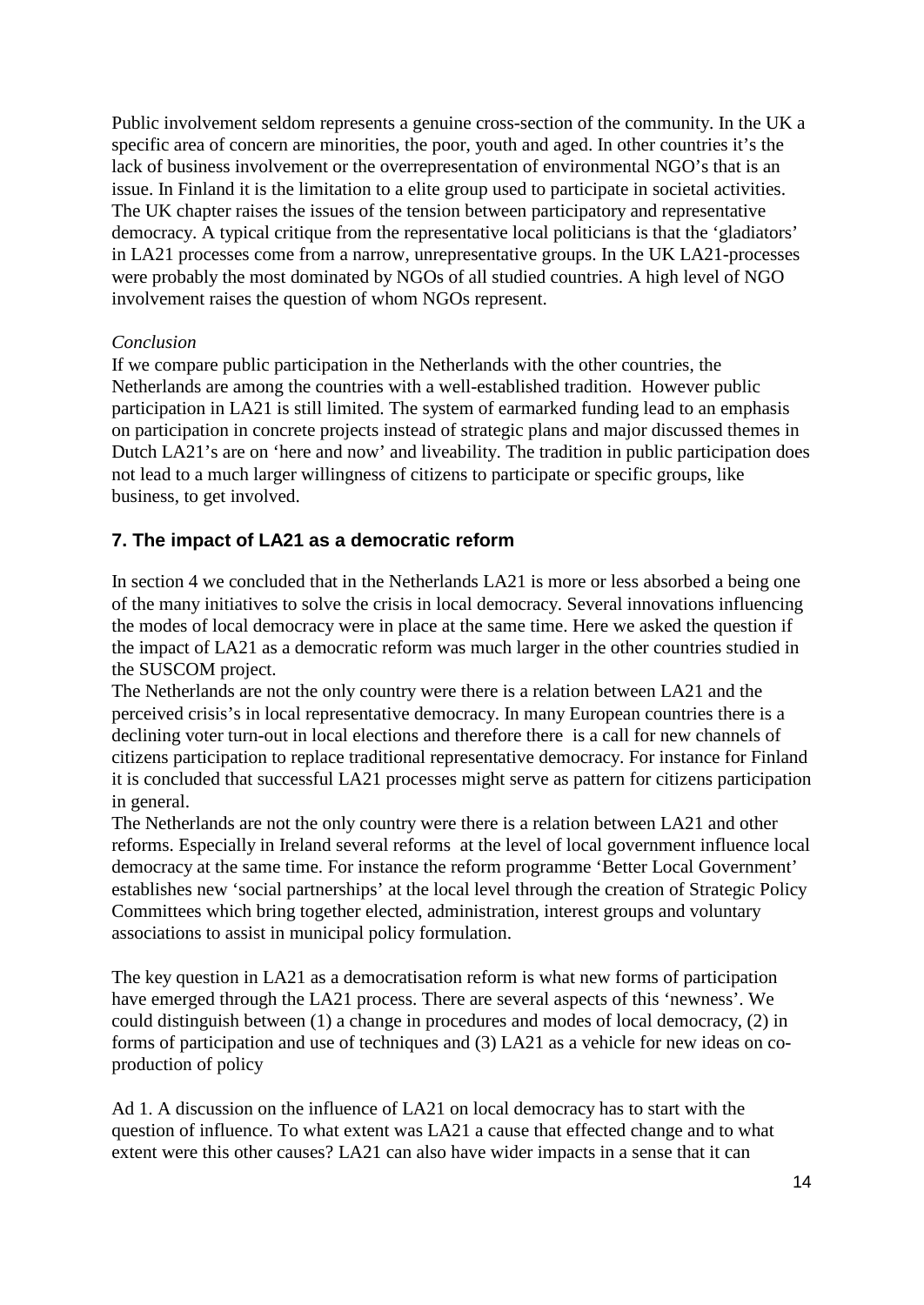strengthen the effect of other activities that begun outside LA21. An example is given in the UK study by the 'Don't Choke Britain Campaign'.

The greatest impact of these reform we would expect among the late comers in the field of public participation. There is a problem with the criterion of newness with these relative newcomers in the field of public participation if interpret 'new' as 'new' compared to exiting procedures. LA21 represents an externally generated initiative. The Aalborg charter and other post Rio initiatives serve as a benchmark for newness here. In a particular country LA21 could lead to the extension of existing models of consultation by local authorities, but this could still be backward compared with what is aspired in the Aalborg charter. Further there is a difference in willingness and practice. In the Irish case for instance the 1995 central government guidelines indicated that consultation and consensus-building in the context of LA21 required a movement exiting legislative provision for public consultation regarding environment and development issues. But Irish practice shows that however some of the Irish pioneers have experimented with new forms of consultation and consensus building, an extensive public consultation as envisaged in the Aalborg stage model has proved to be a great challenge for Irish local authorities. And that the majority of local authorities, although they do have public consultation procedures in the context of existing environmental policy obligations, did not engage in any public consultation in relation with LA21. However the influence of LA21 made many Irish municipalities to take the existing procedures more seriously.

Ad 2. In research and practice many techniques and methods have been developed to facilitate the community participation process. In the UK LA21 gets credit for being innovative in using techniques and procedures. If we look to the techniques and methods that have been frequently used in LA21, these are in the forefront of participatory technique use. In many LA21 cases the methods were copied from other LA21 process. Best cases can be pathbraking and be a model of inspiration for beginning municipalities. For instance the Modena Province-Municipality in Italy, the Barcelona-model in Spain and the Graz eco-profit model in German speaking parts of Europe. In some cases the pioneers themselves have been very active in promoting their innovative approach.

Ad 3. More important than changes in procedures and modes of local democracy and techniques and participation forms used, is the idea of LA21 as a vehicle for new ideas on coproduction of policy. Here both participation ladders come together. Processes of stakeholder democracy, co-operative management regimes and co-production of policy aims high at both ladders. It involves both joint decision making and a high level of political involvement. Under very different labels like developing social capital, strengthening civil society, better and new dialogue, etc. the studied countries give signs of processes that mount both ladders at the same time. For all studied countries the evidence comes from a limited number of cases of democratic experimentation ranging from several tens of municipalities to only one or two. Whatever the number, these pioneering cases can show the potential in a country for innovative democratic processes.

#### *Conclusion*

A conclusion could be that the impact of LA21 as a democratic reform in the other countries studied in the SUSCOM-project is more positive. Especially among the late comers in the field of public participation the impact could be larger, although still backward compared with what is aspired in the Aalborg charter. Further LA21 contributed more to the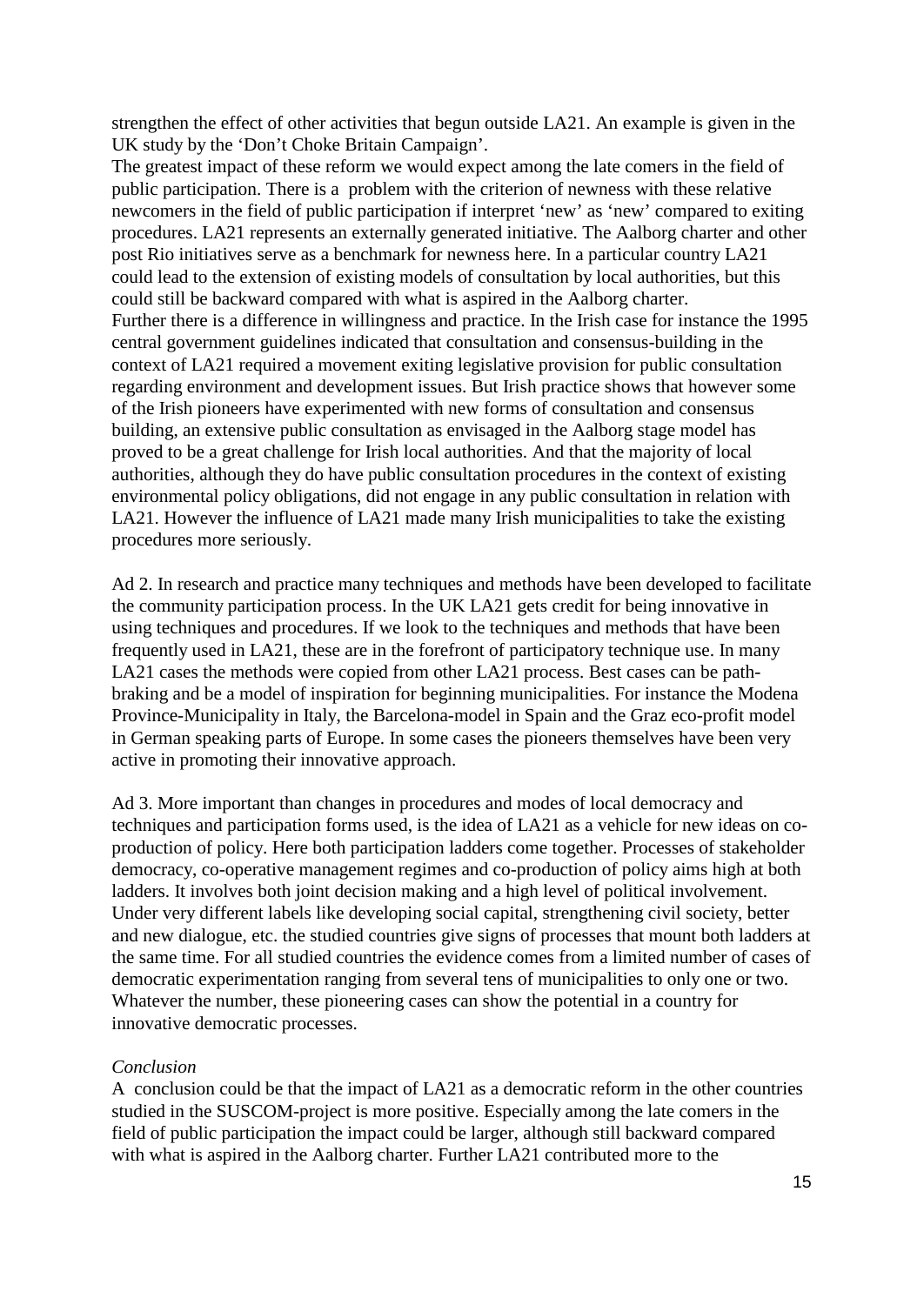development and use of innovative participation techniques and procedures. And in most other countries there is evidence of democratic experimentation in pioneering municipalities with LA21 as a vehicle for new ideas on co-production of policy.

# **8. Conclusions**

LA21 is by nature a democratisation reform. An essential characteristic of the LA21-initiative is greater efforts to increase community involvement, i.e. to bring both average citizens and major stakeholder groups, particularly business and labour unions, into the planning and implementation process with respect to environment-and-development issues. As a democratisation reform LA21 is more ambitious than just raising the level of public participation. LA21 and Agenda 21 ask for a 'new' social partnership to reach for sustainable development. Social partnership has to be understood as key social actors working together in joint co-operative efforts on sustainable development. Its about new forms of social learning, whereby key-actors seek to resolve potential conflicts through new forms of involvement and co-operation (Lafferty and Eckerberg, 1998).

## *How can we explain and evaluate LA21 as an institutional innovation, particular in terms of LA21 as a democratic reform, in the Dutch local government system?*

The current state of affairs and future development of LA21 in the Netherlands can be understood as a 'filtering' process, whereby the new reform (LA21) is interpreted and acted upon within the context of existing policy discourses. From 1995-1998, LA21 was funded as a voluntary task within the VOGM-programme. Over 140 municipalities applied for this funding. During the 1990s, nearly all municipalities have been engaged in political renewal as a result of a widely perceived crisis in local democracy. Numerous municipalities have been experimenting with innovations in local governance.

The interpretation that LA21 strongly resembles existing reforms leads to doubts about the 'added value' of LA21. The new reform is widely seen as simply a 'new label for old wine'. The top-down implementation of the VOGM-funding of environmental policy – which included LA21 as a key option – was nonetheless viewed as a national, not a global, policy. Furthermore, until 1998, the funding of LA21 within the VOGM programme, made case LA21 as a reform for 'environmental protection', not sustainable development. The central funding led to an emphasis on concrete activities and projects, rather than to holistic change. After 1998, the LA21-process is increasingly perceived as an overly ambitions reform towards sustainable development. Many municipalities react by focusing on the quality of household living conditions as a step-up towards sustainable development. LA21 thus becomes enmeshed in existing policy and reform discourses, resulting in either fragmentation of the overall goals, or an association of LA21 with a need for innovation in local government in general.

The conclusions on the limited impact of LA21 in the Netherlands as a democratic reform has to be seen in the context of the Netherlands as a advanced country in environmental policy and sustainable development which at the one hand creates excellent baseline conditions for implementing LA21 but at the same time places heavy burdens on the interpretation of LA21 as a new and worthwhile initiative. This brings us tot the second question*.*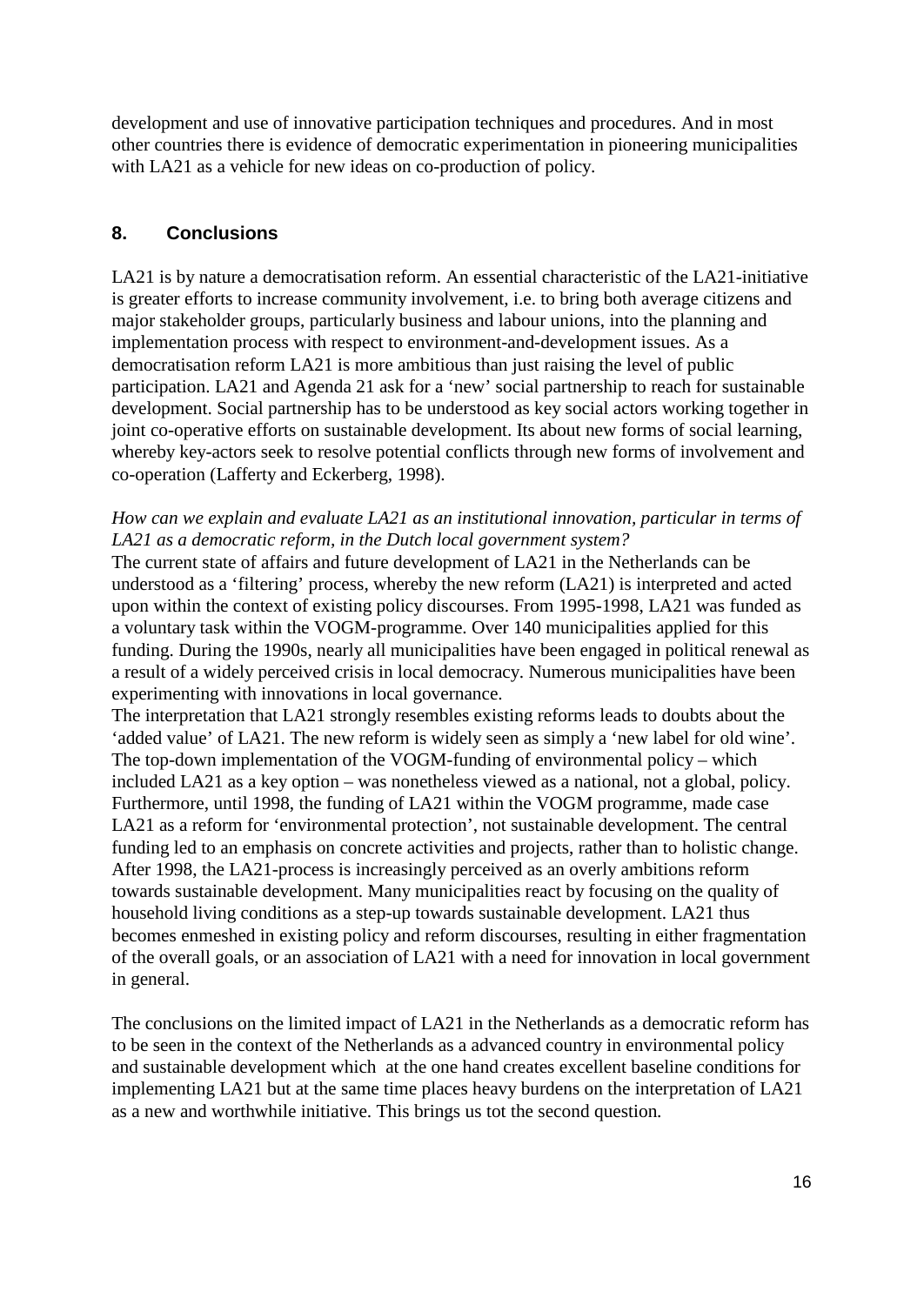## *To what extent, and how, is the Dutch local government implementation process exceptional, particular in terms of LA21 as a democratic reform, in comparison with other Western-European countries?*

If we compare the implementation of LA21 in the Netherlands with the other countries, the Netherlands are among the fore-runners in terms of tempo and quantity of implementation. Explanatory factors for this position are financial support by the national government, a strong co-ordinating platform on the national level and well-established baseline conditions like the level of environmental policy and the attention given to sustainable development. If we specifically compare public participation in the Netherlands with the other countries the Netherlands are among the countries with a well-established tradition. However public participation in LA21 is still limited. The system of earmarked funding lead to an emphasis on participation in concrete projects instead of strategic plans and major discussed themes in Dutch LA21's are on 'here and now' and liveability. And the tradition in public participation does not lead to a much larger willingness of citizens to participate or specific groups, like business, to get involved.

In the Netherlands the interpretation by key actors of LA21 as an initiative with an only limited added value to existing initiatives in Dutch political culture, lead to doubts about the value-added aspect and the confusion of LA21 with other (democratic) 'innovations' in urban governance. The conclusion about the impact of LA21 as a democratic reform in the other countries studied in the SUSCOM-project is more positive. Especially among the late comers in the field of public participation the impact could be larger, although still backward compared with what is aspired in the Aalborg charter. Further LA21 contributed more to the development and use of innovative participation techniques and procedures. And in most other countries there is evidence of democratic experimentation in pioneering municipalities with LA21 as a vehicle for new ideas on co-production of policy.

## **References**

Andringa, J, The Influence of Local Agenda 21 on local policy and the quality of decisionmaking: the pioneer city of The Hague, in: F. Coenen, D. Huitema and L. O'Toole, Participation and the quality of Environmental decision making, Kluwer, Dordrecht, 1998.

Anderson, C.J. and Guilory, C.A. (1997), Political institutions and Satisfaction with Democracy: a cross-national analysis of consensus and majoritarian systems, American Political Science Review, 91/1,: 66-81

Brijer, S. (1997) Lokale Agenda 21 nader bekeken. Inventarisatie en analyse van de landelijke en de Haagse aanpak van de Lokale Agenda 21. Succes en faalfactoren, Den Haag.

Coenen, F.H.J.M. (1998a), The Netherlands: Sudsidized seeds in fertile soil, in: W.M. Lafferty en K. Eckerberg (ed), From earth summit to local Agenda 21, Working towards Sustainable development, Earthscan, London

Coenen, F.H.J.M. (1998b), Participation in strategic green planning in the Netherlands, in: Coenen, F, H.J.M. , D. Huitema and L. O'Toole, Participation and the quality of Environmental decision making, Kluwer, Dordrecht

Coenen, F.H.J.M. (1998c) Policy integration and public involvement in the local policy process. Lessons from local green planning in the Netherlands, European Environment 8, 50- 57.

Coenen, F.H.J.M. , A. Seinstra and P.Teunisse, De VOGM en de ontwikkeling van het gemeentelijke milieubeleid, Utrecht, 1999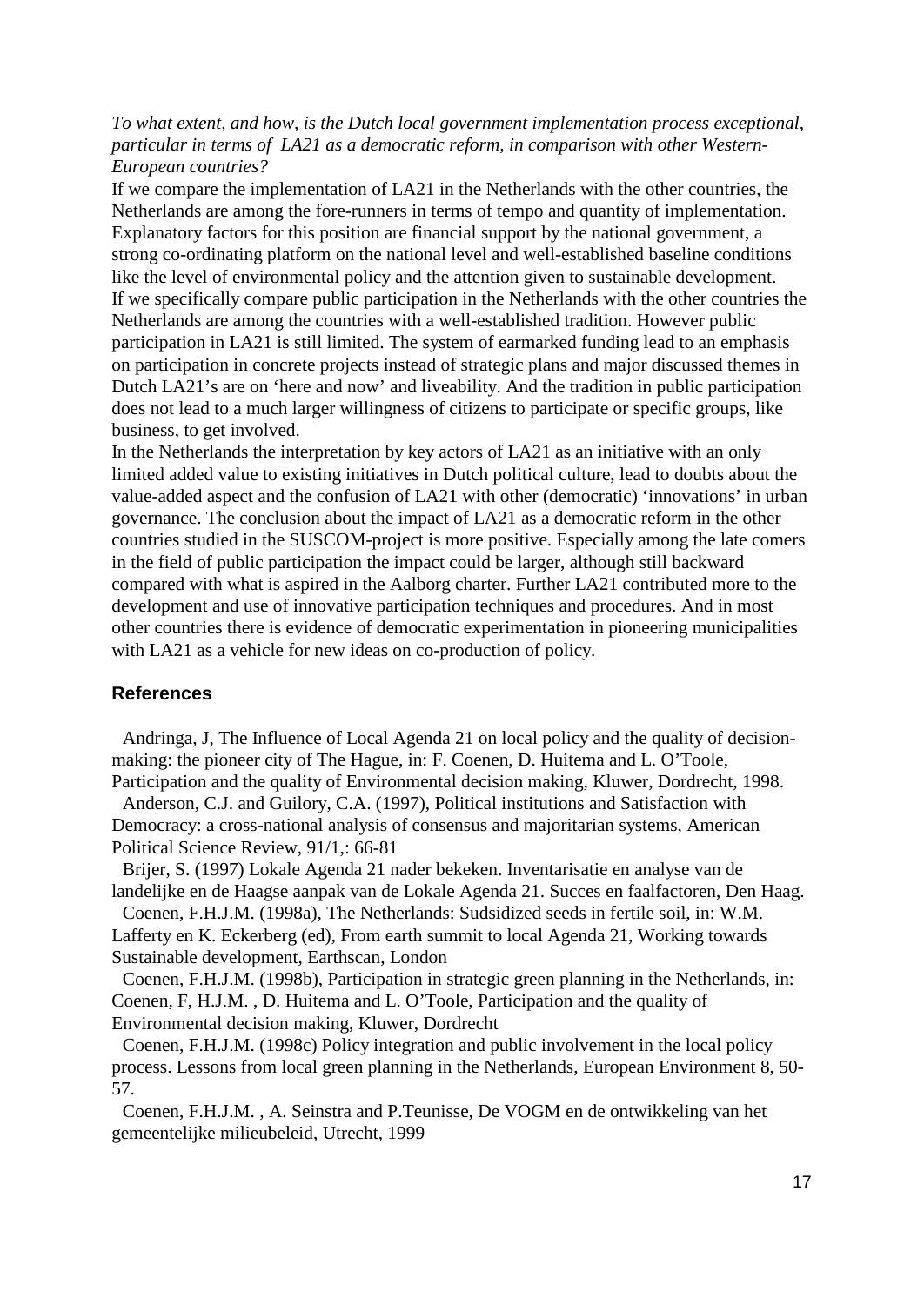Coenen, F.H.J.M , K.Eckerberg and W.M.Lafferty (1999), The status of LA21 in Europe: A comparative overview, in: Lafferty, W. M. (ed), Implementing LA21 in Europe: New initiatives for sustainable communities, PROSUS, Oslo, 1999, pp. 131-145

CSTM (1998), LA21 Lust of last (Lust or burden), Enschede

Denters S.A.H. and P.A. Th. M. Geurts (eds.) (1998), Lokale democratie in Nederland, burgers en hun gemeentebestuur, Bussum

Hoed, P. den, Salet, W.G.M., Sluijs, H. van der, *Planning als onderneming*, Wetenschappelijke Raad voor het Regeringsbeleid, serie Voorstudies en achtergronden, 's-Gravenhage, 1983

Depla, P. and Tops, P. (1998), De lokale component bij raadsverkiezing/de invloed van de gemeentegrootte, in S.A.H. Denters and P.A. Th. M. Geurts (eds.), Lokale democratie in Nederland, burgers en hun gemeentebestuur, Bussum

Dordregter, P. (1994), Draagvlak voor gemeentelijk milieubeleid en milieu-draagvlak door gemeentelijk beleid, Inleiding congres vaksectie milieu, juni 1994.

ERM, (1999a), Reflectie op het LA21-beleid: Discussienota voor de bijeenkomst op 17 maart te Den Haag, Utrecht

ERM (1999b), Toekomst van Lokale Agenda 21: Workshop op 17-3-199 te Den Haag Forrester, J. (1980) Critical theory and planning practice, *APA-Journal* 46, 275-285.

Fischer, F. and Forrester, J. (eds.) (1993) *The communicative turn in policy analysis and planning*, Durham.

Gilsing, R. (1994), 'Bestuurlijke vernieuwing in Nederland', Acta Politica, 1.

Gunsteren, H.R. van (1976) *The quest for control. A critique of the rational-central-rule approach in public affairs*, New York.

Healy, P. (1992) Planning through debate, *Town Planning Review* 63, 143-162.

Healy, P. (1993) The communicative turn in planning theory, in F. Fischer and J. Forrester (eds.), *The communicative turn in policy analysis and planning*, Durham, pp. 233-253.

Lafferty W.M. and K. Eckerberg (ed) (1998), From earth summit to local Agenda 21, Working towards Sustainable development, Earthscan, London

Lafferty, W. M. (ed) (1999),. Implementing LA21 in Europe: New initiatives for sustainable communities, PROSUS, Oslo

Lijphart, A (1984), Democracies, N.Y. Yale

Ministry for Housing, Spatial Planning and Environment (1998) NEPP-3 Nationaal milieubeleidsplan 3, Den Haag.

NCDO (1997) Een Lokale Agenda 21. Pak de handschoen op, Amsterdam.

PDO (1993) Duurzame ontwikkeling op de lokale Agenda 21. Ideeën voor gemeentelijk milieu en ontwikkelingsbeleid, Utrecht.

PDO (1994) Een Lokale Agenda 21, zo werkt dat. Op weg naar een duurzame gemeente, Utrecht.

Pot, C.W. van der and A.M. Donner (1977), Handboek van het Nederlandse staatsrecht, Zwolle

Sociaal Cultureel Planbureau (SCP) (1996), Sociaal en cultureel rapport 1996, Gravenhage. VNG (1996), Praktijkboek Lokale Agenda 21, Den Haag.

Veldboer, L (1996), De inspraak voorbij, IPP.

Tops e.a. (1991), Lokale democratie en bestuurlijke vernieuwing in Amsterdam, 's-

Gravenhage, Utrecht, Eindhoven, Tilburg, Nijmegen and Zwolle, Delft.

Veldboer, L. (1996) De inspraak voorbij. Ervaringen van burgers en lokale bestuurders met nieuwe vormen van overleg, Amsterdam.